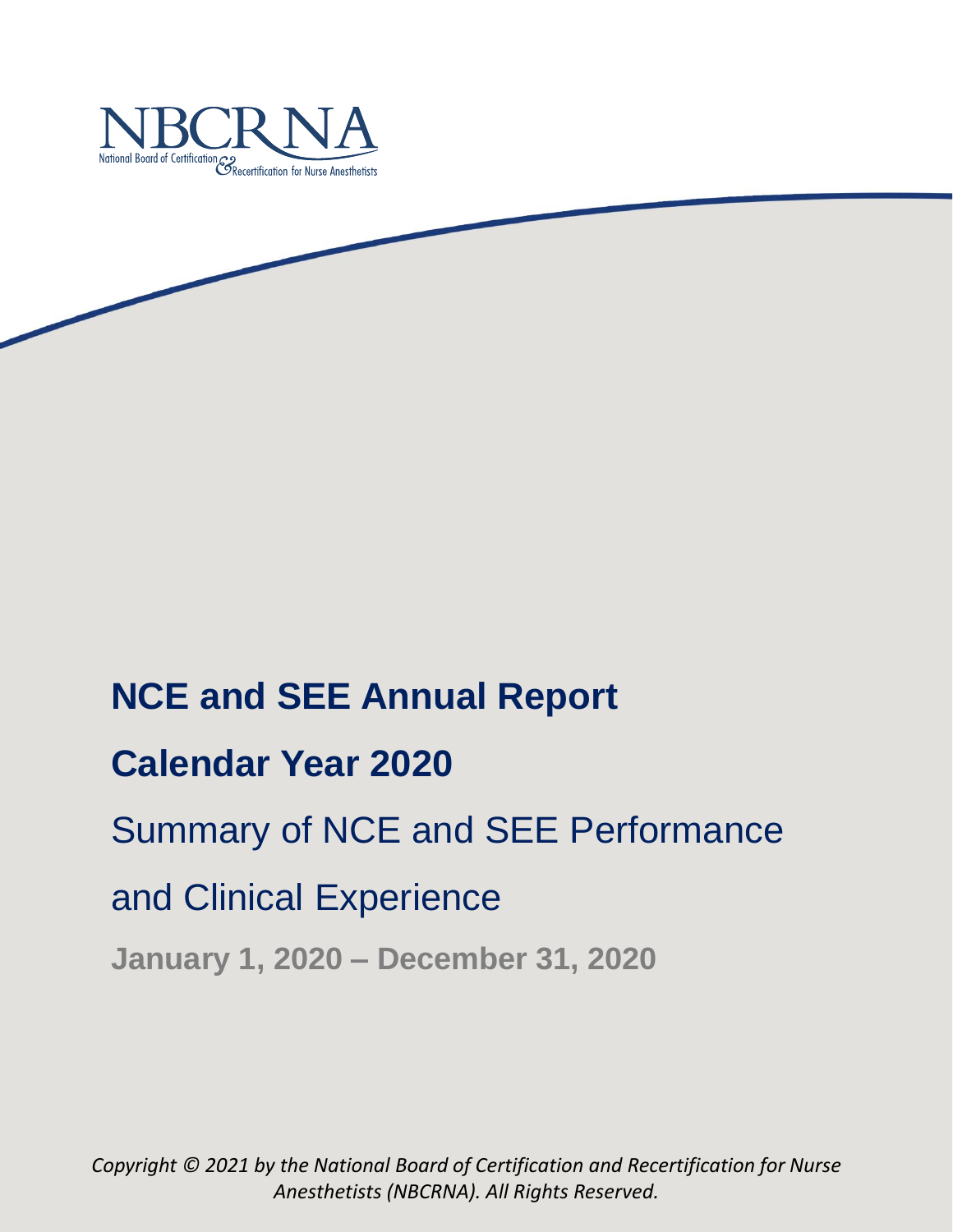## **Table of Contents**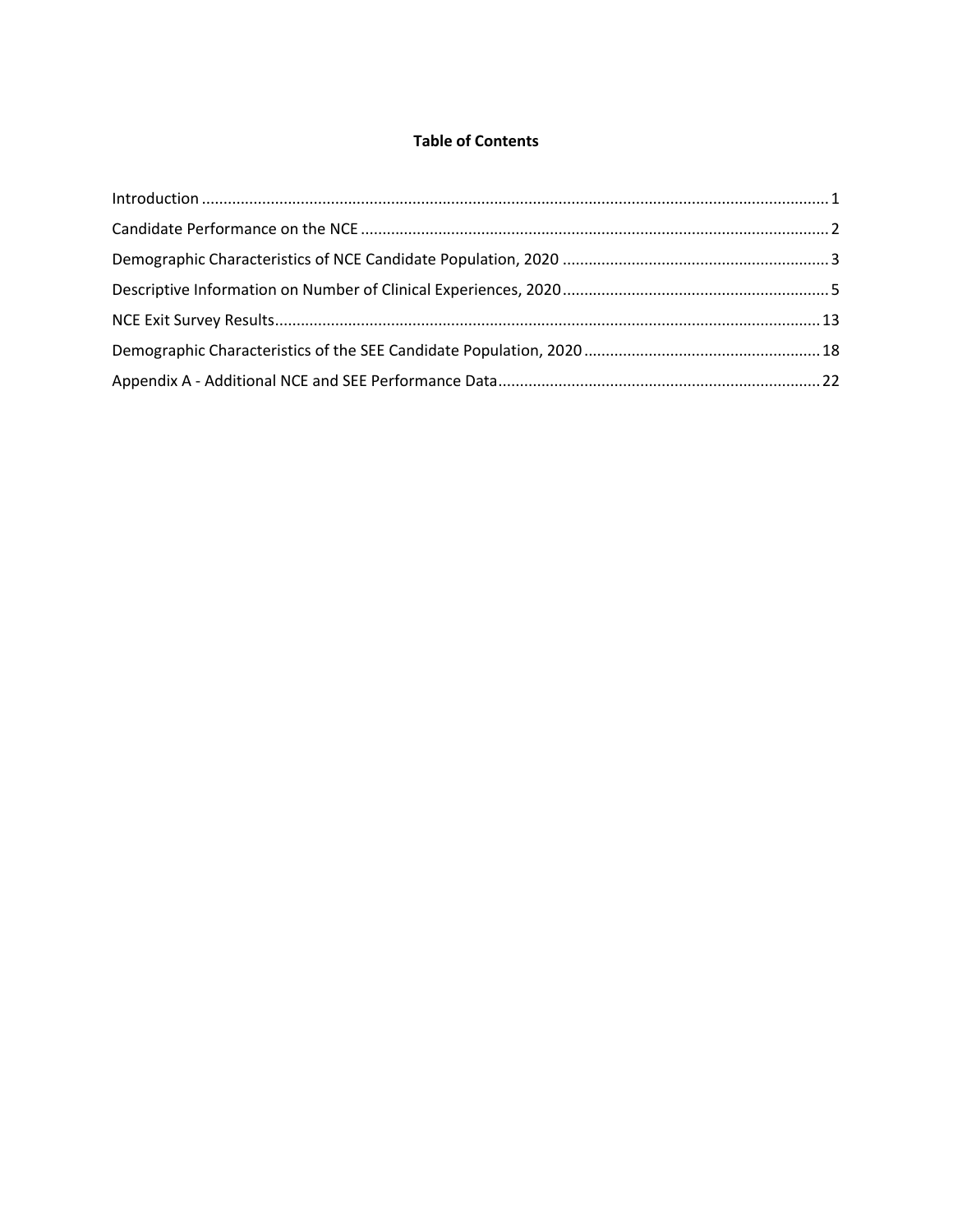### <span id="page-2-0"></span>**Introduction**

This report presents a summary of information on individual performance on the National Certification Examination (NCE) and the Self-Evaluation Examination (SEE) in the calendar year 2020 (CY2020), January 1, 2020 through December 31, 2020. It should be noted that starting in 2019, the NBCRNA has transitioned to align its fiscal year (FY) with the calendar year (CY).

Performance on the NCE is summarized first, with pass/fail outcomes presented according to several demographic variables: gender, age, clinical background, and type of graduate degree. Trend data summarizing pass rates over the past five years are also provided in the last column of each table for each demographic. Readers should note that there was no change to the NCE passing standard in 2020. The passing standard was last changed on January 1, 2014; the NBCRNA Board of Directors reviewed the results of the 2017 standard setting study and voted to retain the standard established in 2014.

NCE pass rate summaries are followed by an analysis of candidates' responses on a satisfaction survey administered at the end of the NCE. The survey requested information pertaining to candidates' satisfaction with their registration and test experience. Additionally, descriptive statistics (e.g., mean, standard deviation) are provided for the number of cases performed in various clinical areas by students of nurse anesthesia educational programs who graduated in 2020.

Finally, information about scaled scores for the SEE is presented in the last part of the report, summarizing performance by gender, age, clinical background, type of graduate degree, and year in program. Trend data summarizing the past five years in each demographic subgroup are also provided in the final column of each table.

The pandemic brought about some changes in NCE and SEE testing during 2020. In mid-March, all Pearson Professional Centers were briefly closed. When they reopened it was with limited and frequently fluctuating capacities due to local and state regulatory influences. Scheduling was limited to critical occupation certification programs, which included both the NCE and SEE. The NBCRNA acted quickly to expand testing opportunities by supplementing the traditional testing channel from PPC only, to include both PPCs and "third-party channel testing locations." These third-party channels are most often colleges and universities, who are not owned or operated by PearsonVUE, but are required to meet test-delivery requirements established by PearsonVUE. All third-party locations offer secure proctored testing, although without the standardization common to the Pearson owned and operated PPCs. To further accommodate candidates, the testing channel was expanded in July of 2020 to include testing for the NCE and SEE on US military bases (where testing is available), for active-duty military candidates.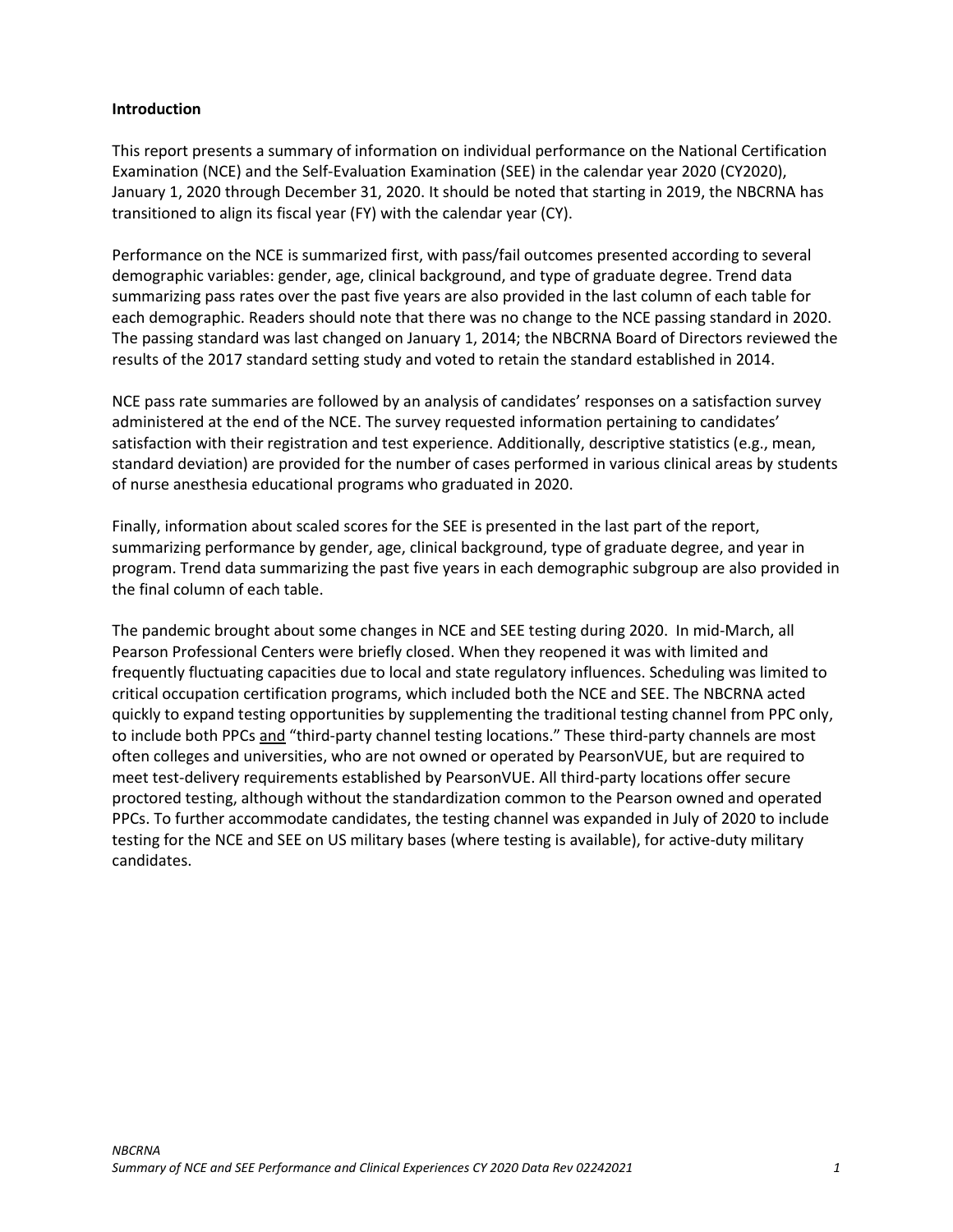## <span id="page-3-0"></span>**Candidate Performance on the NCE**

The information in **Table 1** addresses the performance of candidates on the NCE during the CY2020 reporting period. Pass rates appear separately for first-time candidates versus repeat candidates, based on the passing standard that took effect on January 1, 2014. The pass rate for the 2,630 first-time candidates is 85.2%. The pass rate is lower for repeat examinees, consistent with the previous year's data.

The CY2020 first-time pass rate (85.2%) is higher than the CY2019 pass rate (84.4%). The cumulative first-time pass rate averaged over the previous five years is 84.2% as shown in the final column of **Table 1** (Years 2016–2020 represents January 1, 2016–December 31, 2020, total N = 15,551). First-time examinee pass rates for the NCE, by year since 2008, can be found in **Table A1** in Appendix A of this report.

Numbers of NCE candidates testing increased in 2020, despite pandemic constraints. In CY2020 there were 2,630 first-time candidates compared to 2,421 in CY2019.

| <b>First-Time Candidates</b> |              | <b>Frequency</b> | Percent | 5-year Trend % |  |  |  |
|------------------------------|--------------|------------------|---------|----------------|--|--|--|
|                              | Pass         | 2,242            | 85.2%   | 84.2%          |  |  |  |
|                              | Fail         | 388              | 14.8%   | 15.8%          |  |  |  |
|                              | <b>Total</b> | 2,630            | 100.0%  | 100.0%         |  |  |  |
| <b>Repeat Candidates</b>     |              | <b>Frequency</b> | Percent | 5-year Trend % |  |  |  |
|                              | Pass         | 314              | 62.8%   | 61.3%          |  |  |  |
|                              | Fail         | 186              | 37.2%   | 38.7%          |  |  |  |
|                              | <b>Total</b> | 500              | 100.0%  | 100.0%         |  |  |  |

### **Table 1. Pass/Fail Summary for NCE Candidates, 2020**

The NCE total scores and domain-level information for first-time candidates can be found in **Table A2** of Appendix A.

**Table 2** shows the distribution of test length and pass/fail status. Only *first-time* candidates are included in Table 2. Of the candidates who passed, the majority (59.3%) were administered 70 items (not including the 30 unscored pretest items). Only 3.3% of NCE candidates failed the test in 70 items. Approximately 19.2% of the candidates took the maximum test length of 140 items.

The number of candidates getting a score determination in 70 items increased slightly in CY2020 over CY2019. In 2019, 60.9% of candidates fell into this category compared to 62.6% in CY2020. The five-year trend is 61.4%.

## **Table 2. Pass/Fail Summary by Test Length for First-Time NCE Candidates, 2020**

<span id="page-3-1"></span>

|                         | Frequency | Percent | 5-year Trend % |  |  |  |  |  |
|-------------------------|-----------|---------|----------------|--|--|--|--|--|
| Pass in 70 items        | 1,559     | 59.3%   | 57.1%          |  |  |  |  |  |
| Pass in 71 to 139 items | 378       | 14.4%   | 15.0%          |  |  |  |  |  |
| Pass in 140 items       | 305       | 11.6%   | 12.1%          |  |  |  |  |  |
| Fail in 70 items        | 86        | 3.3%    | 4.3%           |  |  |  |  |  |
| Fail in 71 to 139 items | 103       | 3.9%    | 4.3%           |  |  |  |  |  |
| Fail in 140 items       | 199       | 7.6%    | 7.2%           |  |  |  |  |  |
| <b>Total</b>            | 2,630     | 100.0%  | 100.0%         |  |  |  |  |  |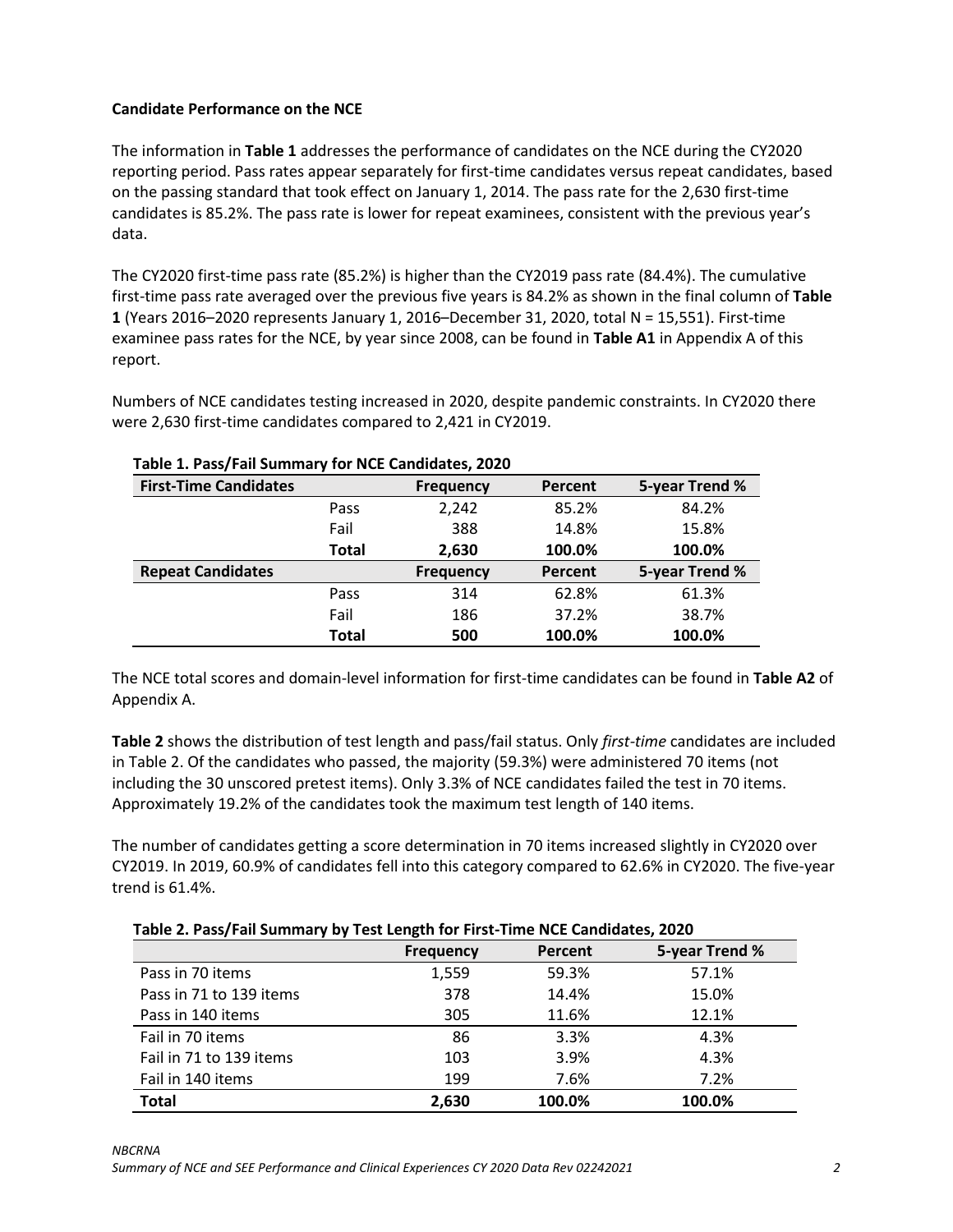## **Demographic Characteristics of NCE Candidate Population, 2020**

The next several tables present pass rates on the NCE grouped by gender, age, clinical background, and degree earned. Only *first-time* candidates are included in these tables. **Table 3** indicates that 60.3% of the NCE candidates were female and 39.7% were male. The pass rates for both females and males in 2020 were slightly higher, with males continuing to show a slightly higher pass rate: 2020 (84.6% vs. 86.3%); 2019 (83.9% vs. 85.1%); FY2018 (83.2% vs. 85.9%), consistent with the five-year trend (final column of Table 3).

The percent of females in the population increased in CY2020 to 60.3% from 59.0% in CY2019.

|        |       | Pass    | Fail |         |       | <b>Total</b> | 5-year<br><b>Trend</b> |
|--------|-------|---------|------|---------|-------|--------------|------------------------|
| Gender | N     | Percent | N    | Percent | N     | Percent      | Pass %                 |
| Female | 1.341 | 84.6%   | 245  | 15.4%   | 1.586 | 60.3%        | 83.5%                  |
| Male   | 901   | 86.3%   | 143  | 13.7%   | 1.044 | 39.7%        | 85.3%                  |
| Total  | 2.242 | 85.2%   | 388  | 14.8%   | 2.630 | 100.0%       | 84.2%                  |

|  | Table 3. Gender of NCE Candidates, 2020 |  |
|--|-----------------------------------------|--|
|  |                                         |  |

**Table 4** presents the pass rate by age group. The pass rate decreased as examinee age increased, both for the 2020 sample and the five-year trend analysis. Younger students tend to perform better on the NCE. The pass rate differences between the age groups of 30-35 and 36-39 were substantially smaller in 2020 than in 2019 (84.4% vs. 81.3% in 2020, 86.4% vs. 73.1% in 2019). The average age of the 2020 *firsttime* NCE candidates was 32.6 years.

|              |       | <b>Pass</b> |     | Fail    |       |         | <b>Total</b> | 5-year<br><b>Trend</b> |
|--------------|-------|-------------|-----|---------|-------|---------|--------------|------------------------|
| Age          | N     | Percent     | N   | Percent | N     | Percent | Pass %       |                        |
| Under 30     | 707   | 92.5%       | 57  | 7.5%    | 764   | 29.0%   | 90.3%        |                        |
| $30 - 35$    | 1,097 | 84.4%       | 202 | 15.6%   | 1,299 | 49.4%   | 84.6%        |                        |
| $36 - 39$    | 257   | 81.3%       | 59  | 18.7%   | 316   | 12.0%   | 76.7%        |                        |
| 40 or more   | 181   | 72.1%       | 70  | 27.9%   | 251   | 9.5%    | 67.8%        |                        |
| <b>Total</b> | 2.242 | 85.2%       | 388 | 14.8%   | 2,630 | 100.0%  | 84.2%        |                        |

## **Table 4. Age of NCE Candidates, 2020**

**Table 5** displays pass rates for candidates' clinical background. Approximately 30% of the candidates reported their clinical background as ICU/CCU, down from 34.8% in 2019. Pass rate comparisons between different clinical settings should be made with caution, however, because some subgroups for the 2020 data feature small sample sizes. Also, the clinical background categories tend not to be mutually exclusive. While examinees report their clinical background as discrete categories, actual experience may be more diverse and complex (e.g., SICU in some facilities may include CVICU patients, and many other permutations can exist). Finally, this data is self-reported and could subject to inaccuracies.

When comparing pass rates across clinical background subgroups, readers are advised to refer to the 5 year trend column of Table 5. The pass rates in this column are more reliable for comparisons because they are based on a much larger sample. For instance, over the past five years, first-time NCE examinees with MICU, PICU, CCU, and SICU clinical backgrounds respectively have demonstrated the highest rates of success on the NCE.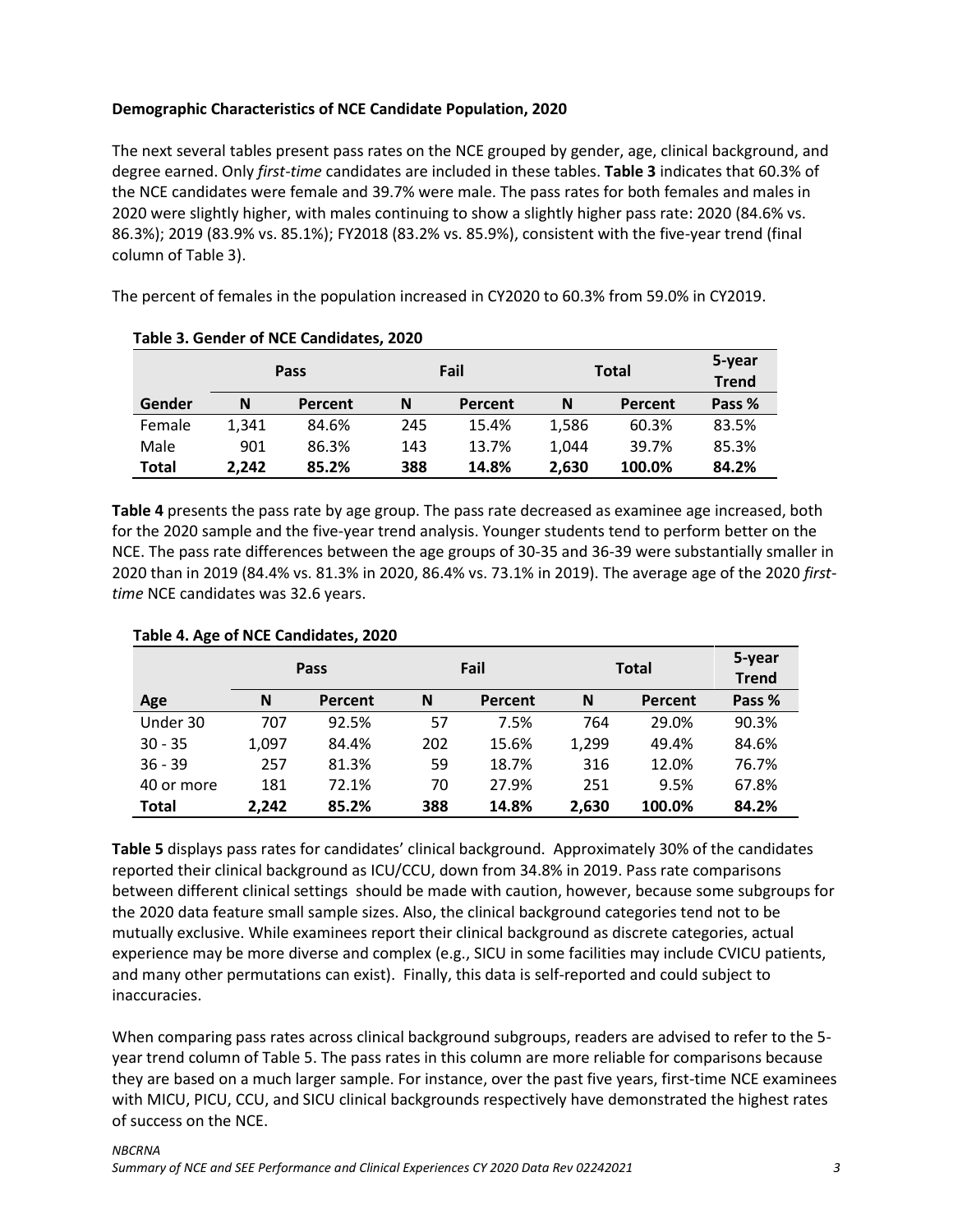|                   |       | Pass    |     | Fail    |       | <b>Total</b> | 5-year       |
|-------------------|-------|---------|-----|---------|-------|--------------|--------------|
| <b>Clinical</b>   |       |         |     |         |       |              | <b>Trend</b> |
| <b>Background</b> | N     | Percent | N   | Percent | N     | Percent      | Pass %       |
| <b>CCU</b>        | 307   | 86.2%   | 49  | 13.8%   | 356   | 13.5%        | 85.6%        |
| ER.               | 158   | 78.6%   | 43  | 21.4%   | 201   | 7.6%         | 80.0%        |
| ICU/CCU           | 662   | 85.1%   | 116 | 14.9%   | 778   | 29.6%        | 83.4%        |
| <b>MICU</b>       | 393   | 86.6%   | 61  | 13.4%   | 454   | 17.3%        | 87.0%        |
| <b>NEURO ICU</b>  | 137   | 87.3%   | 20  | 12.7%   | 157   | 6.0%         | 84.0%        |
| <b>NICU</b>       | 34    | 89.5%   | 4   | 10.5%   | 38    | 1.4%         | 79.1%        |
| 0R                | 83    | 87.4%   | 12  | 12.6%   | 95    | 3.6%         | 82.3%        |
| <b>PACU</b>       | 10    | 71.4%   | 4   | 28.6%   | 14    | 0.5%         | 80.2%        |
| <b>PICU</b>       | 74    | 87.1%   | 11  | 12.9%   | 85    | 3.2%         | 86.9%        |
| <b>SICU</b>       | 288   | 86.7%   | 44  | 13.3%   | 332   | 12.6%        | 85.3%        |
| <b>TRAUMA ICU</b> | 96    | 80.0%   | 24  | 20.0%   | 120   | 4.6%         | 82.8%        |
| Total             | 2,242 | 85.2%   | 388 | 14.8%   | 2,630 | 100.0%       | 84.2%        |

**Table 5. Clinical Background of NCE Candidates, 2020**

**Table 6** displays distribution of pass rates by degree attained. Of 2,630 first-time NCE takers in 2020, 19.2% (n=504) were from programs that awarded a Master of Science in Nursing degree; 20.1% (n=529) graduated from programs awarding a Master of Science in Nurse Anesthesia degree; 10.6% (n=280) were from other master's programs; and 50.1% (n=1,317) were from programs that awarded a doctoral degree. The takers from doctoral degrees continued to grow and constituted over half of all first-time takers in 2020. This is a substantial increase from the 35.2% that doctoral candidates comprised in 2019.

When comparing pass rates across clinical background subgroups, pass rate differences across degrees should be viewed with caution because some demographic subgroups feature small sample sizes (Table 6). Readers are advised to refer to the 5-year Trend column of Table 6. For instance, over the past five years, first-time NCE examinees coming out of MSN programs appear to exhibit the highest rates of success on the NCE. The performance differences between graduates of Doctoral Degrees and MSN became smaller in 2020 than in 2019 (86.8% and 88.9% vs. 84.4% and 87.4%).

<span id="page-5-0"></span>

|                            |       | Pass    |     | Fail    |       | Total   | 5-year       |
|----------------------------|-------|---------|-----|---------|-------|---------|--------------|
| <b>Degree Upon</b>         |       |         |     |         |       |         | <b>Trend</b> |
| <b>Completion</b>          | N     | Percent | N   | Percent | N     | Percent | Pass %       |
| <b>MS Nursing</b>          | 448   | 88.9%   | 56  | 11.1%   | 504   | 19.2%   | 87.5%        |
| <b>MS Nurse Anesthesia</b> | 429   | 81.1%   | 100 | 18.9%   | 529   | 20.1%   | 81.6%        |
| <b>Other Masters</b>       | 222   | 79.3%   | 58  | 20.7%   | 280   | 10.6%   | 83.6%        |
| Doctoral Degree            | 1,143 | 86.8%   | 174 | 13.2%   | 1,317 | 50.1%   | 84.6%        |
| <b>Total</b>               | 2,242 | 85.2%   | 388 | 14.8%   | 2,630 | 100.0%  | 84.2%        |

## **Table 6. Types of Graduate Degrees Reported by NCE Candidates, 2020**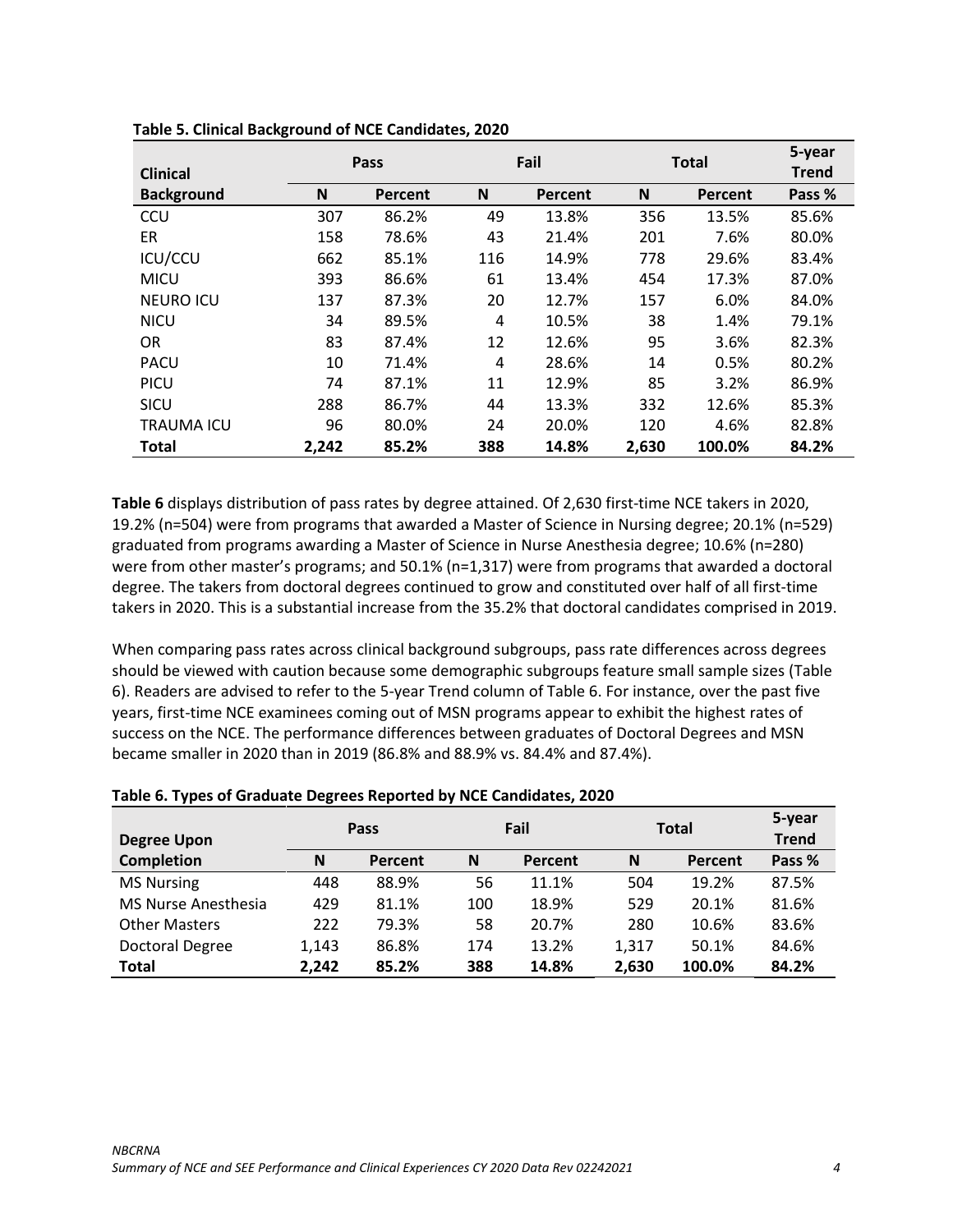## **Descriptive Information on Number of Clinical Experiences, 2020**

The tables in this section report data collected about the number of anesthesia cases performed in clinical areas, as submitted by program directors to the NBCRNA for individuals completing nurse anesthesia programs in the reporting period. *This data reflects records of clinical experiences submitted for individuals with a graduation date in 2020, and not the sample of NCE candidates during this time frame.* As a result, sample sizes presented in this section (2,576) will not equal the number of first-time NCE candidates (2,630) as reported in Tables 1 through 6.

In previous years, there were different academic requirements for Doctoral and Master's candidates, so results were reported separately. While requirements are now the same, results in this section still break out by Doctoral and Master's candidates to allow analysis of differences as well as comparison to previous periods. For clarity, these two groups of students are reported separately in Tables 7a through 15a for Master's students (n=1,241), and in Tables 7b through 15b, for Doctoral students (n=1,335), respectively. Clinical experiences are aligned in the table pairs to easily compare the degree types.

The columns are the same in Tables 7 through 15, presenting the following information:

- The first column contains the clinical area in which cases were performed.
- The *N* column represents the number of master's or doctoral records submitted in the reporting period.
- The *Number of Cases Required* column indicates the minimum number of cases that must be completed by an applicant for the applicant to be deemed eligible to take the NCE. If a minimum number of cases is not required, a "0" is entered in this column.
- The *Mean* column indicates the average number of cases reported on the 2020 records.
- The *Standard Deviation* column describes the dispersion in the number of cases reported on the 2020 records.
- The *Median* column indicates the median number of cases (50<sup>th</sup> percentile) reported on the records in the reporting period. Half the records contained values higher than this number and half contained a value below this number.
- The *Minimum* column indicates the smallest number of cases reported on the 2020 records.

|                                  |       | Number of             |             | <b>Standard</b>  |               |                |
|----------------------------------|-------|-----------------------|-------------|------------------|---------------|----------------|
| Area                             | N     | <b>Cases Required</b> | <b>Mean</b> | <b>Deviation</b> | <b>Median</b> | <b>Minimum</b> |
| <b>Total Number of Cases</b>     | 1.241 | 600                   | 801.6       | 113.6            | 779           | 600            |
| <b>Total Hours of Anesthesia</b> | 1.241 | 0                     | 1,604.9     | 289.0            | 1.558         | 857            |
| <b>Total Clinical Hours</b>      | 1,241 | 0                     | 2.419.2     | 367.5            | 2.382         | 1,923          |

## **Table 7a. Sections I, II and III: Clinical Experience (Master's)**

#### **Table 7b. Sections I, II and III: Clinical Experience (Doctoral)**

|                                  |       | Number of       |             |                  |               |                |
|----------------------------------|-------|-----------------|-------------|------------------|---------------|----------------|
|                                  |       | Cases           |             | <b>Standard</b>  |               |                |
| Area                             | N     | <b>Required</b> | <b>Mean</b> | <b>Deviation</b> | <b>Median</b> | <b>Minimum</b> |
| <b>Total Number of Cases</b>     | 1,335 | 600             | 839.7       | 138.3            | 813           | 600            |
| <b>Total Hours of Anesthesia</b> | 1,335 | 0               | 1.645.2     | 331.1            | 1.609         | 816            |
| <b>Total Clinical Hours</b>      | 1,335 | 0               | 2,644.0     | 343.8            | 2.598         | 2,000          |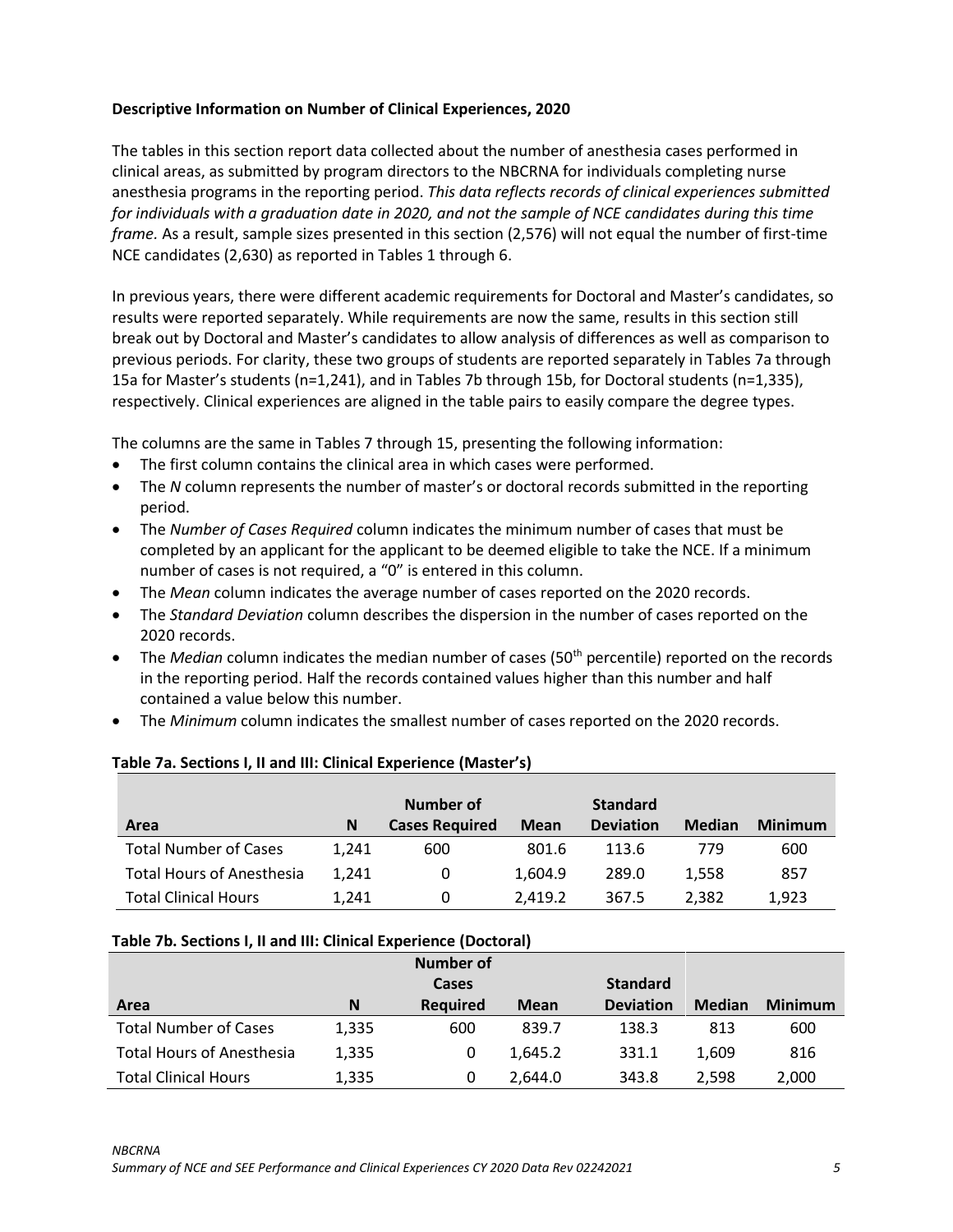|                    |       | <b>Number of</b>      |             | <b>Standard</b>  |               |                |
|--------------------|-------|-----------------------|-------------|------------------|---------------|----------------|
| Area               | N     | <b>Cases Required</b> | <b>Mean</b> | <b>Deviation</b> | <b>Median</b> | <b>Minimum</b> |
| Class I            | 1,241 | 0                     | 71.4        | 33.9             | 66            | 0              |
| Class II           | 1,241 | 0                     | 318.1       | 79.6             | 308           | 75             |
| Class III-VI Total | 1,241 | 200                   | 412.2       | 89.9             | 403           | 206            |
| Class III          | 1,241 | 50                    | 332.7       | 76.9             | 322           | 100            |
| Class IV           | 1,241 | 10                    | 75.7        | 31.2             | 72            | 10             |
| Class V            | 1,241 | 0                     | 3.2         | 3.8              | 2             | 0              |
| Class VI           | 1,241 | 0                     | 0.6         | 1.1              | 0             | 0              |

## **Table 8a. Section IV: Patient Physical Status (Master's)**

# **Table 8b. Section IV: Patient Physical Status (Doctoral)**

|                    |       | Number of       |             |                  |               |                |
|--------------------|-------|-----------------|-------------|------------------|---------------|----------------|
|                    |       | Cases           |             | <b>Standard</b>  |               |                |
| Area               | N     | <b>Required</b> | <b>Mean</b> | <b>Deviation</b> | <b>Median</b> | <b>Minimum</b> |
| Class I            | 1,335 | 0               | 79.5        | 38.9             | 72            | 4              |
| Class II           | 1,335 | 0               | 335.1       | 90.8             | 324           | 109            |
| Class III-VI Total | 1,335 | 200             | 424.9       | 98.9             | 416           | 200            |
| Class III          | 1,335 | 50              | 347.0       | 83.3             | 339           | 156            |
| Class IV           | 1,335 | 10              | 74.4        | 34.0             | 68            | 10             |
| Class V            | 1,335 | 0               | 3.0         | 3.9              | 2             | 0              |
| Class VI           | 1,335 | 0               | 0.5         | 0.9              | 0             | 0              |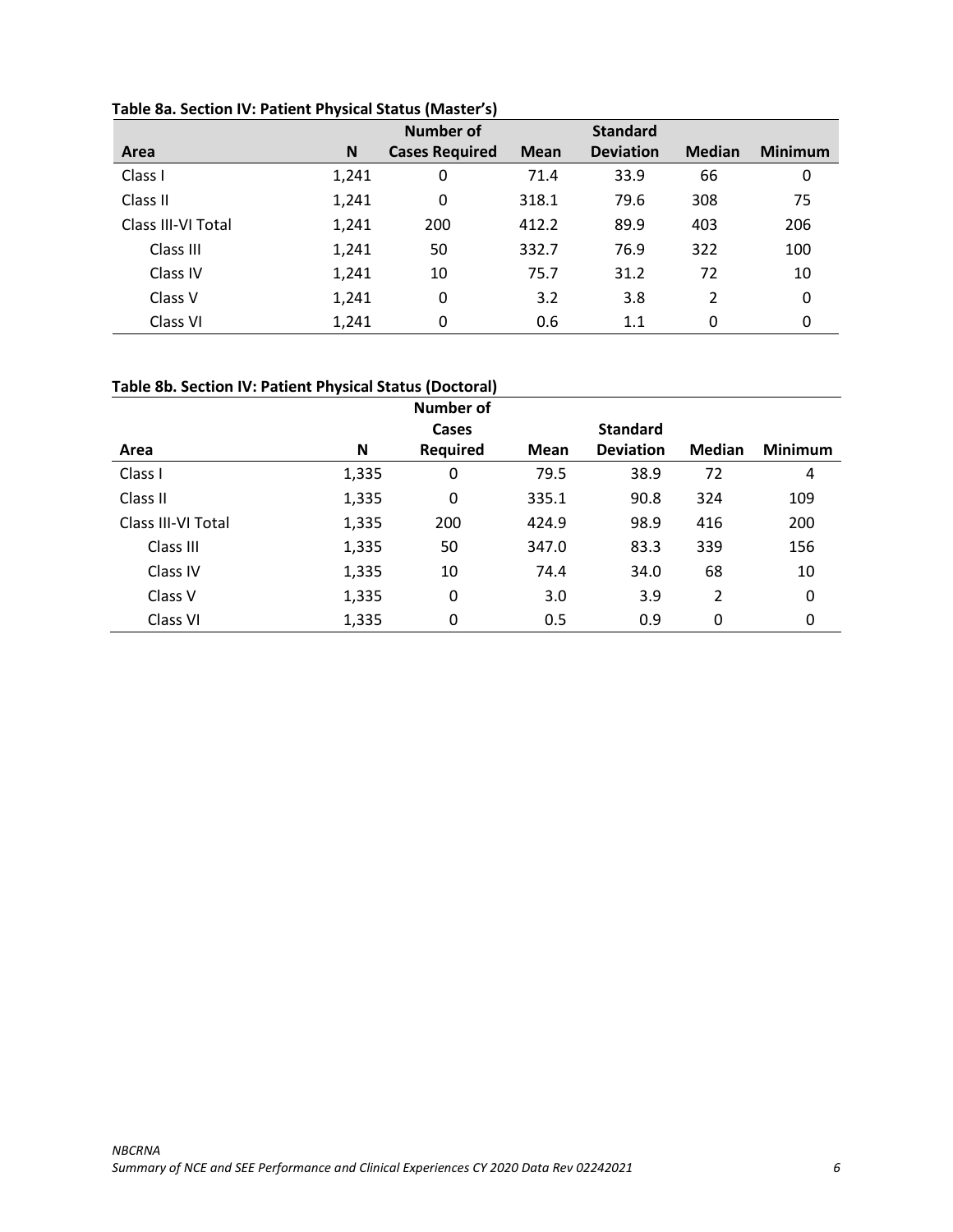|                               |       | <b>Number of</b>      |             | <b>Standard</b>  |               |                |
|-------------------------------|-------|-----------------------|-------------|------------------|---------------|----------------|
| Area                          | N     | <b>Cases Required</b> | <b>Mean</b> | <b>Deviation</b> | <b>Median</b> | <b>Minimum</b> |
| Geriatric, 65+ years          | 1,241 | 100                   | 252.6       | 69.1             | 241           | 104            |
| Pediatric, 2-12 years         | 1,241 | 30                    | 59.6        | 26.8             | 53            | 30             |
| Pediatric, under 2 years      | 1,241 | 10                    | 18.9        | 10.3             | 16            | 10             |
| Neonatal, under 4 weeks       | 1,241 | 0                     | 1.0         | 1.6              | 0             | 0              |
| Trauma/Emergency              | 1,241 | 30                    | 51.5        | 18.7             | 47            | 30             |
| <b>Obstetrical Management</b> | 1,241 | 30                    | 65.3        | 31.7             | 57            | 30             |
| Cesarean delivery             | 1,241 | 10                    | 31.3        | 15.3             | 28            | 10             |
| Analgesia for labor           | 1,241 | 10                    | 33.5        | 21.6             | 27            | 10             |
| Pain Management Encounters    | 1,241 | 15                    | 45.1        | 32.9             | 34            | 15             |

# **Table 9a. Section V: Special Cases (Master's)**

# **Table 9b. Section V: Special Cases (Doctoral)**

|                               |       | Number of             |             | <b>Standard</b>  |               |                |
|-------------------------------|-------|-----------------------|-------------|------------------|---------------|----------------|
| Area                          | N     | <b>Cases Required</b> | <b>Mean</b> | <b>Deviation</b> | <b>Median</b> | <b>Minimum</b> |
| Geriatric, 65+ years          | 1,335 | 100                   | 252.1       | 70.6             | 243           | 107            |
| Pediatric, 2-12 years         | 1,335 | 30                    | 65.8        | 32.4             | 58            | 30             |
| Pediatric, under 2 years      | 1,335 | 10                    | 20.5        | 10.4             | 17            | 10             |
| Neonatal, under 4 weeks       | 1,335 | 0                     | 1.1         | 1.7              | 0             | 0              |
| Trauma/Emergency              | 1,335 | 30                    | 50.9        | 19.7             | 46            | 30             |
| <b>Obstetrical Management</b> | 1,335 | 30                    | 63.5        | 30.6             | 56            | 30             |
| Cesarean delivery             | 1,335 | 10                    | 27.9        | 13.1             | 25            | 10             |
| Analgesia for labor           | 1,335 | 10                    | 35.6        | 23.3             | 29            | 10             |
| Pain Management Encounters    | 1,335 | 15                    | 52.6        | 41.6             | 40            | 15             |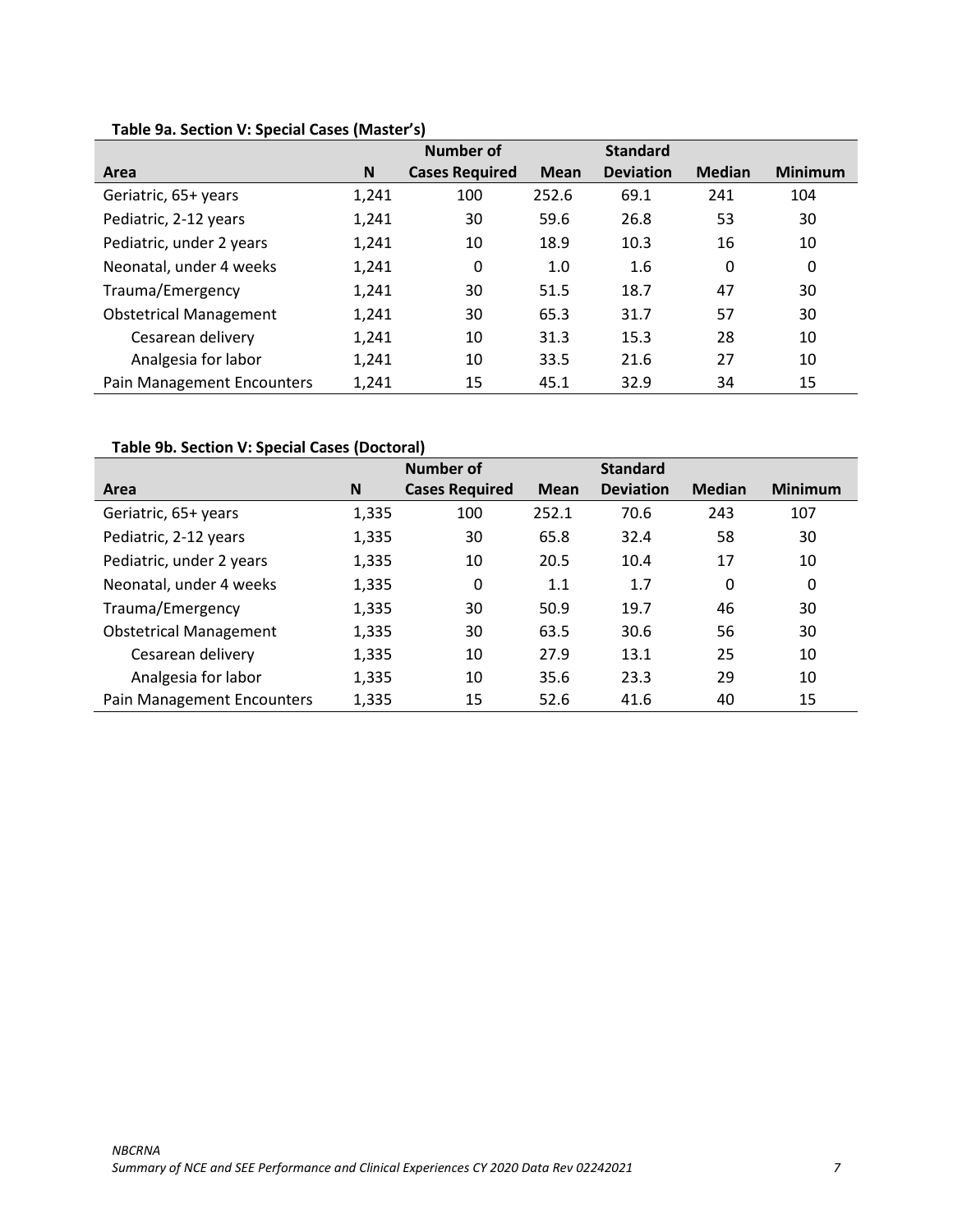| Area                       | N     | <b>Number of</b><br><b>Cases</b><br><b>Required</b> | <b>Mean</b> | <b>Standard</b><br><b>Deviation</b> | <b>Median</b> | <b>Minimum</b> |
|----------------------------|-------|-----------------------------------------------------|-------------|-------------------------------------|---------------|----------------|
| Intra-abdominal            | 1,241 | 75                                                  | 172.9       | 54.8                                | 161           | 77             |
| <b>Intracranial Total</b>  | 1,241 | 5                                                   | 13.8        | 9.0                                 | 12            | 5              |
| Intracranial Open          | 1,241 | 3                                                   | 9.8         | 5.6                                 | 8             | 3              |
| <b>Intracranial Closed</b> | 1,241 | $\mathbf{0}$                                        | 4.0         | 6.3                                 | 3             | 0              |
| Oropharyngeal              | 1,241 | 20                                                  | 82.1        | 41.9                                | 75            | 20             |
| <b>Intrathoracic Total</b> | 1,241 | 15                                                  | 42.9        | 24.0                                | 39            | 15             |
| Heart                      | 1,241 | 5                                                   | 26.8        | 14.2                                | 24            | 5              |
| Open Heart Total           | 1,241 | 5                                                   | 14.6        | 8.0                                 | 13            | 5              |
| Open Heart with CPB        | 1,241 | 0                                                   | 12.8        | 7.5                                 | 11            | 0              |
| Open Heart without CPB     | 1,241 | 0                                                   | 1.8         | 2.6                                 | 1             | 0              |
| <b>Closed Heart</b>        | 1,241 | 0                                                   | 12.2        | 11.0                                | 9             | 0              |
| Lung                       | 1,241 | 5                                                   | 10.5        | 5.9                                 | 9             | 5              |
| Other                      | 1,241 | 0                                                   | 5.6         | 16.9                                | 3             | 0              |
| <b>Neck</b>                | 1,241 | 5                                                   | 21.1        | 9.6                                 | 20            | 5              |
| Neuroskeletal              | 1,241 | 20                                                  | 42.2        | 21.1                                | 37            | 20             |
| Vascular                   | 1,241 | 10                                                  | 36.9        | 18.2                                | 34            | 10             |

# **Table 10a. Section VII: Anatomical Categories (Master's)**

### **Table 10b. Section VII: Anatomical Categories (Doctoral)**

| Area                      | N     | <b>Number of</b><br>Cases<br><b>Required</b> | <b>Mean</b> | <b>Standard</b><br><b>Deviation</b> | <b>Median</b> | <b>Minimum</b> |
|---------------------------|-------|----------------------------------------------|-------------|-------------------------------------|---------------|----------------|
| Intra-abdominal           | 1,335 | 75                                           | 177.3       | 61.2                                | 167           | 79             |
| <b>Intracranial Total</b> | 1,335 | 5                                            | 14.2        | 8.2                                 | 12            | 5              |
| Intracranial Open         | 1,335 | 3                                            | 10.5        | 6.0                                 | 9             | 3              |
| Intracranial Closed       | 1,335 | $\mathbf{0}$                                 | 3.7         | 4.8                                 | 2             | 0              |
| Oropharyngeal             | 1,335 | 20                                           | 94.0        | 46.5                                | 87            | 20             |
| Intrathoracic Total       | 1,335 | 15                                           | 41.1        | 18.3                                | 37            | 15             |
| Heart                     | 1,335 | 5                                            | 23.5        | 13.2                                | 20            | 5              |
| Open Heart Total          | 1,335 | 5                                            | 12.9        | 7.0                                 | 11            | 5              |
| Open Heart with CPB       | 1,335 | 0                                            | 11.3        | 6.4                                 | 10            | 0              |
| Open Heart without CPB    | 1,335 | 0                                            | 1.5         | 2.1                                 | 1             | 0              |
| <b>Closed Heart</b>       | 1,335 | 0                                            | 10.6        | 9.7                                 | 8             | 0              |
| Lung                      | 1,335 | 5                                            | 10.5        | 5.5                                 | 9             | 5              |
| Other                     | 1,335 | 0                                            | 7.1         | 9.3                                 | 4             | 0              |
| <b>Neck</b>               | 1,335 | 5                                            | 22.9        | 10.9                                | 21            | 5              |
| Neuroskeletal             | 1,335 | 20                                           | 44.4        | 22.2                                | 39            | 20             |
| Vascular                  | 1,335 | 10                                           | 37.3        | 17.2                                | 35            | 10             |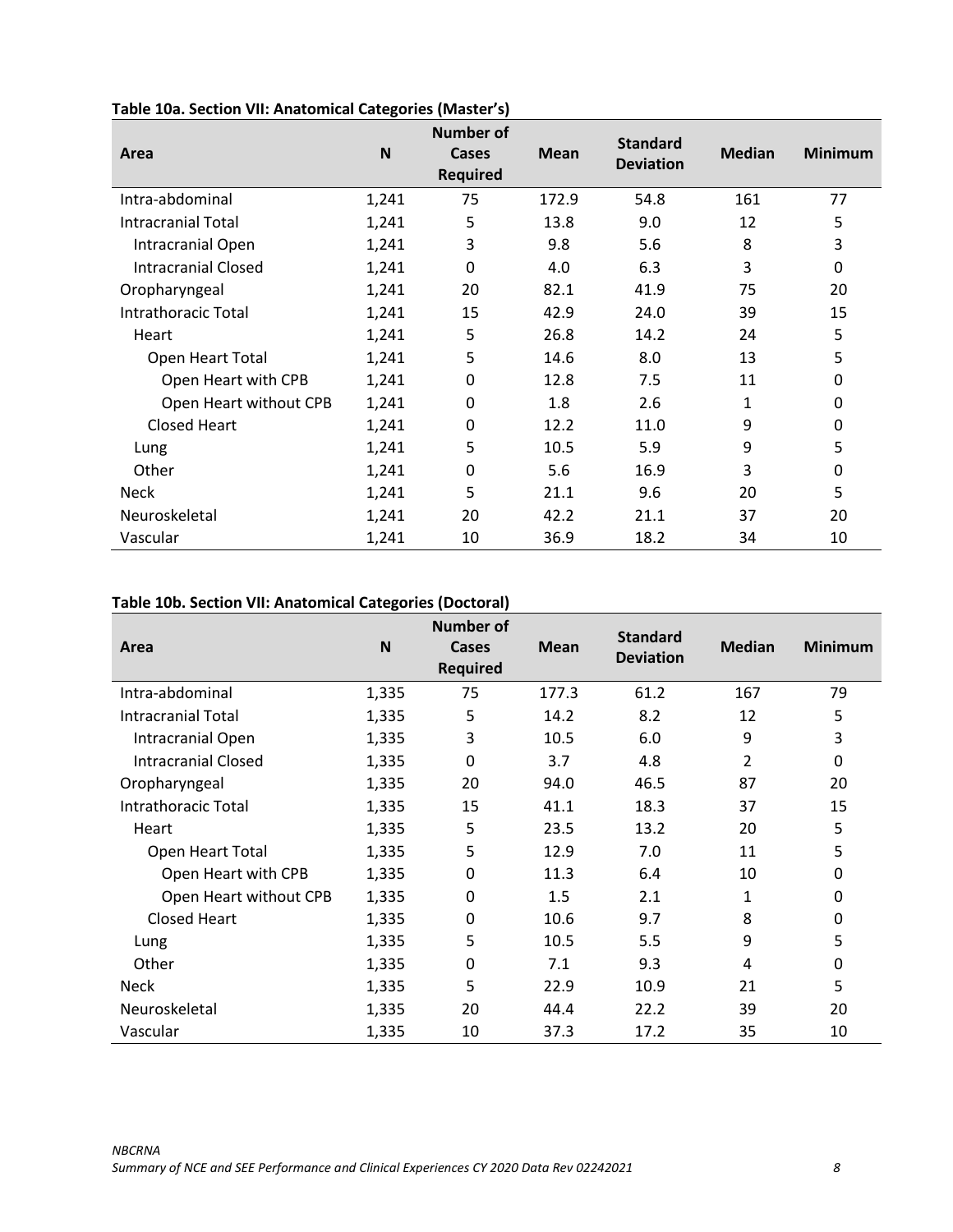| Area                                             | N     | <b>Number</b><br>of Cases<br><b>Required</b> | <b>Mean</b> | <b>Standard</b><br><b>Deviation</b> | <b>Median</b> | <b>Minimum</b> |
|--------------------------------------------------|-------|----------------------------------------------|-------------|-------------------------------------|---------------|----------------|
| <b>General Anesthesia</b>                        | 1,241 | 400                                          | 578.3       | 100.9                               | 561           | 403            |
| Inhalation Induction                             | 1,241 | 25                                           | 70.9        | 37.0                                | 61            | 25             |
| Mask Management                                  | 1,241 | 25                                           | 50.2        | 46.7                                | 37            | 25             |
| Supraglottic Airway Devices (total of a & b)     | 1,241 | 35                                           | 105.9       | 46.6                                | 99            | 35             |
| Laryngeal mask<br>a.                             | 1,241 | $\mathbf 0$                                  | 101.2       | 45.0                                | 95            | $\mathbf 0$    |
| Other<br>b.                                      | 1,241 | 0                                            | 4.7         | 16.9                                | 0             | 0              |
| Tracheal Intubation (total of a & b)             | 1,241 | 250                                          | 376.2       | 69.8                                | 369           | 250            |
| Oral<br>a.                                       | 1,241 | 0                                            | 361.3       | 68.3                                | 354           | 0              |
| b.<br>Nasal                                      | 1,241 | 0                                            | 14.7        | 12.7                                | 12            | 0              |
| Alternative Tracheal Intub/Endo (total of a & b) | 1,241 | 25                                           | 70.1        | 47.8                                | 60            | 25             |
| Endoscopic techniques, total<br>a.               | 1,241 | 5                                            | 14.5        | 15.6                                | 9             | 5              |
| <b>Actual Placement</b><br>1.                    | 1,241 | 0                                            | 10.5        | 14.8                                | 6             | 0              |
| <b>Simulated Placement</b><br>2.                 | 1,241 | 0                                            | 3.9         | 6.9                                 | 2             | 0              |
| 3.<br>Airway Assessment                          | 1,241 | 0                                            | 14.1        | 55.5                                | 6             | 0              |
| Other techniques<br>b.                           | 1,241 | 5                                            | 55.6        | 48.4                                | 48            | 5              |
| <b>Emergence from Anesthesia</b>                 | 1,241 | 300                                          | 544.7       | 115.2                               | 528           | 311            |
| <b>Regional Techniques</b>                       | 1,241 |                                              |             |                                     |               |                |
| Actual Administration (total of a, b, c & d)     | 1,241 | 35                                           | 121.6       | 74.2                                | 104           | 35             |
| Spinal (total of 1 & 2)<br>а.                    | 1,241 | 10                                           | 44.4        | 29.1                                | 38            | 10             |
| Spinal Anesthesia<br>1.                          | 1,241 | 0                                            | 40.3        | 26.7                                | 35            | $\mathbf 0$    |
| Spinal Pain Management<br>2.                     | 1,241 | 0                                            | 4.1         | 9.3                                 | 1             | 0              |
| Epidural (total of 1 & 2)<br>b.                  | 1,241 | 10                                           | 32.5        | 22.2                                | 26            | 10             |
| Epidural Anesthesia<br>1.                        | 1,241 | 0                                            | 9.2         | 13.7                                | 4             | 0              |
| Epidural Pain Management<br>2.                   | 1,241 | 0                                            | 23.3        | 19.2                                | 18            | 0              |
| Peripheral (total of 1, 2, 3 & 4)<br>c.          | 1,241 | 10                                           | 37.4        | 52.6                                | 23            | 10             |
| Anesthesia Upper<br>1.                           | 1,241 | 0                                            | 9.8         | 15.6                                | 6             | 0              |
| Anesthesia Lower<br>2.                           | 1,241 | 0                                            | 9.3         | 21.5                                | 5             | $\mathbf 0$    |
| 3.<br>Pain Management Upper                      | 1,241 | $\boldsymbol{0}$                             | 7.5         | 14.7                                | 3             | 0              |
| 4. Pain Management Lower                         | 1,241 | 0                                            | 10.9        | 23.8                                | 5             | 0              |
| Other<br>d.                                      | 1,241 |                                              |             |                                     |               |                |
| Anesthesia<br>1.                                 | 1,241 | 0                                            | 4.3         | 10.6                                | 1             | 0              |
| Pain Management<br>2.                            | 1,241 | 0                                            | 2.0         | 4.4                                 | 0             | $\mathbf 0$    |
| Management (total of 1 & 2)                      | 1,241 | 35                                           | 89.4        | 48.2                                | 78            | 35             |
| Anesthesia<br>1.                                 | 1,241 | 0                                            | 50.7        | 36.8                                | 43            | 0              |
| Pain Management<br>2.                            | 1,241 | 0                                            | 38.7        | 30.7                                | 32            | $\mathbf 0$    |
| Moderate/deep sedation                           | 1,241 | 25                                           | 116.1       | 67.1                                | 102           | 25             |

# **Table 11a. Section IX: Methods of Anesthesia (Master's)**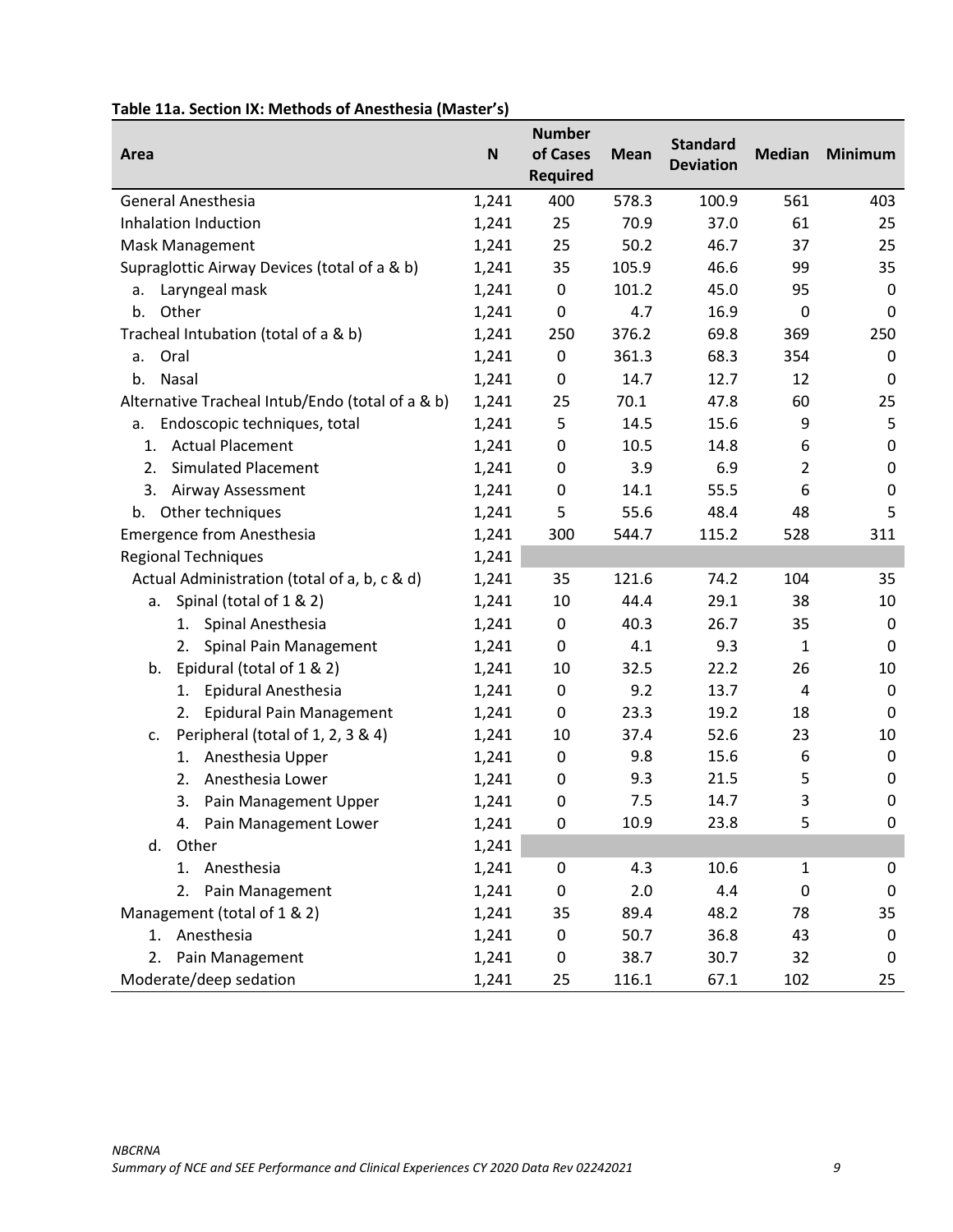| Area                                             | N     | <b>Number</b><br>of Cases<br><b>Required</b> | <b>Mean</b> | <b>Standard</b><br><b>Deviation</b> | <b>Median</b>  | <b>Minimum</b> |
|--------------------------------------------------|-------|----------------------------------------------|-------------|-------------------------------------|----------------|----------------|
| <b>General Anesthesia</b>                        | 1,335 | 400                                          | 593.6       | 107.5                               | 580            | 400            |
| Inhalation Induction                             | 1,335 | 25                                           | 78.6        | 44.6                                | 70             | 26             |
| Mask Management                                  | 1,335 | 25                                           | 55.2        | 55.3                                | 39             | 25             |
| Supraglottic Airway Devices (total of a & b)     | 1,335 | 35                                           | 114.1       | 52.5                                | 108            | 35             |
| Laryngeal mask<br>a.                             | 1,335 | 0                                            | 109.2       | 46.6                                | 104            | 0              |
| Other<br>b.                                      | 1,335 | 0                                            | 4.8         | 24.0                                | 0              | $\Omega$       |
| Tracheal Intubation (total of a & b)             | 1,335 | 250                                          | 385.6       | 76.6                                | 376            | 251            |
| Oral<br>a.                                       | 1,335 | 0                                            | 367.6       | 73.2                                | 357            | 202            |
| b.<br>Nasal                                      | 1,335 | 0                                            | 18.0        | 15.2                                | 14             | $\mathbf 0$    |
| Alternative Tracheal Intub/Endo (total of a & b) | 1,335 | 25                                           | 74.3        | 37.2                                | 68             | 25             |
| Endoscopic techniques, total<br>a.               | 1,335 | 5                                            | 13.4        | 16.8                                | 8              | 5              |
| <b>Actual Placement</b><br>1.                    | 1,335 | 0                                            | 9.5         | 15.5                                | 6              | 0              |
| <b>Simulated Placement</b><br>2.                 | 1,335 | 0                                            | 3.9         | 8.5                                 | $\overline{2}$ | $\mathbf 0$    |
| 3.<br>Airway Assessment                          | 1,335 | 0                                            | 10.2        | 27.5                                | 6              | 0              |
| Other techniques<br>b.                           | 1,335 | 5                                            | 60.9        | 34.4                                | 57             | 5              |
| <b>Emergence from Anesthesia</b>                 | 1,335 | 300                                          | 576.9       | 135.2                               | 558            | 300            |
| <b>Regional Techniques</b>                       | 1,335 |                                              |             |                                     |                |                |
| Actual Administration (total of a, b, c & d)     | 1,335 | 35                                           | 132.2       | 72.1                                | 113            | 36             |
| Spinal (total of 1 & 2)<br>а.                    | 1,335 | 10                                           | 42.9        | 27.2                                | 36             | 10             |
| Spinal Anesthesia<br>1.                          | 1,335 | 0                                            | 37.8        | 24.5                                | 32             | 1              |
| Spinal Pain Management<br>2.                     | 1,335 | 0                                            | 5.1         | 9.9                                 | $\overline{2}$ | $\mathbf 0$    |
| Epidural (total of 1 & 2)<br>b.                  | 1,335 | 10                                           | 33.8        | 22.6                                | 27             | 10             |
| Epidural Anesthesia<br>1.                        | 1,335 | 0                                            | 10.9        | 13.4                                | 6              | 0              |
| <b>Epidural Pain Management</b><br>2.            | 1,335 | 0                                            | 22.9        | 19.4                                | 18             | 0              |
| Peripheral (total of 1, 2, 3 & 4)<br>c.          | 1,335 | 10                                           | 47.0        | 40.6                                | 34             | 10             |
| Anesthesia Upper<br>1.                           | 1,335 | 0                                            | 11.5        | 12.4                                | 8              | 0              |
| Anesthesia Lower<br>2.                           | 1,335 | 0                                            | 12.1        | 18.1                                | 7              | $\mathbf 0$    |
| Pain Management Upper<br>3.                      | 1,335 | 0                                            | 8.4         | 12.9                                | 4              | 0              |
| Pain Management Lower<br>4.                      | 1,335 | 0                                            | 15.1        | 23.6                                | 7              | 0              |
| Other<br>d.                                      | 1,335 |                                              |             |                                     |                |                |
| Anesthesia<br>1.                                 | 1,335 | 0                                            | 3.0         | 7.5                                 | 0              | 0              |
| Pain Management<br>2.                            | 1,335 | 0                                            | 5.5         | 12.3                                | 1              | $\mathbf 0$    |
| Management (total of 1 & 2)                      | 1,335 | 35                                           | 96.5        | 57.8                                | 79             | 35             |
| Anesthesia<br>1.                                 | 1,335 | 0                                            | 52.6        | 38.3                                | 44             | 0              |
| 2. Pain Management                               | 1,335 | 0                                            | 43.9        | 37.3                                | 35             | $\mathbf 0$    |
| Moderate/deep sedation                           | 1,335 | 25                                           | 145.0       | 88.8                                | 131            | 25             |

# **Table 11b. Section IX: Methods of Anesthesia (Doctoral)**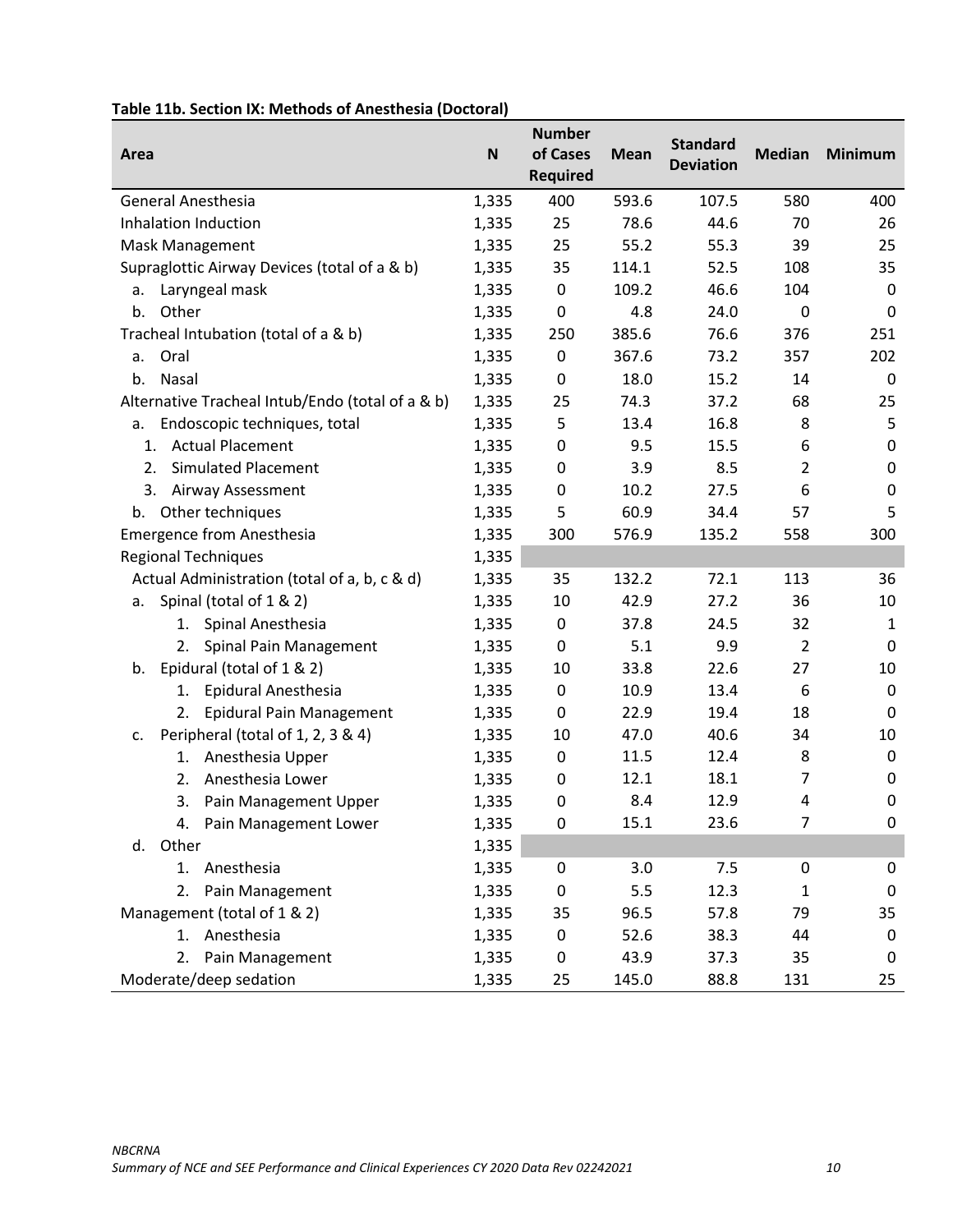| Area                                    | N     | <b>Number</b><br>of Cases<br><b>Required</b> | <b>Mean</b> | <b>Standard</b><br><b>Deviation</b> | <b>Median</b> | <b>Minimum</b> |
|-----------------------------------------|-------|----------------------------------------------|-------------|-------------------------------------|---------------|----------------|
| Arterial Puncture/Catheter Insertion    | 1.241 | 25                                           | 50.9        | 20.1                                | 47            | 25             |
| Intraarterial Blood Pressure Monitoring | 1.241 | 30                                           | 75.1        | 25.2                                |               | 30             |

## **Table 12a. Section X: Arterial Technique (Master's)**

## **Table 12b. Section X: Arterial Technique (Doctoral)**

|                                         |       | <b>Number</b><br>of Cases |             | <b>Standard</b>  |               |                |
|-----------------------------------------|-------|---------------------------|-------------|------------------|---------------|----------------|
| Area                                    | N     | <b>Required</b>           | <b>Mean</b> | <b>Deviation</b> | <b>Median</b> | <b>Minimum</b> |
| Arterial Puncture/Catheter Insertion    | 1.335 | 25                        | 55.0        | 23.6             | 50            | 25             |
| Intraarterial Blood Pressure Monitoring | 1.335 | 30                        | 79.6        | 26.7             | 75            | 30             |

## **Table 13a. Section XI: Central Venous Pressure Catheter (Master's)**

|                                     |       | <b>Number</b>   |             |                  |               |                |
|-------------------------------------|-------|-----------------|-------------|------------------|---------------|----------------|
|                                     |       | of Cases        |             | <b>Standard</b>  |               |                |
| Area                                | N     | <b>Required</b> | <b>Mean</b> | <b>Deviation</b> | <b>Median</b> | <b>Minimum</b> |
| Placement-Non-PICC (total of a & b) | 1,241 | 10              | 14.9        | 7.1              | 12            | 10             |
| Non-PICC, Actual<br>a.              | 1,241 | 0               | 10.6        | 8.8              | 10            | 0              |
| Non-PICC, Simulated<br>b.           | 1,241 | 0               | 4.2         | 4.5              | 3             | 0              |
| Placement-PICC (total of a & b)     | 1,241 | 0               | 0.8         | 2.9              | 0             | 0              |
| PICC, Actual<br>a.                  | 1,241 | 0               | 0.6         | 2.4              | 0             | 0              |
| PICC, Simulated<br>b.               | 1,241 | 0               | 0.2         | 1.1              | 0             | 0              |
| Monitoring                          | 1,241 | 15              | 22.9        | 8.5              | 20            | 15             |

## **Table 13b. Section XI: Central Venous Pressure Catheter (Doctoral)**

|                                     |       | <b>Number</b>   |             |                  |               |                |
|-------------------------------------|-------|-----------------|-------------|------------------|---------------|----------------|
|                                     |       | of Cases        |             | <b>Standard</b>  |               |                |
| Area                                | N     | <b>Required</b> | <b>Mean</b> | <b>Deviation</b> | <b>Median</b> | <b>Minimum</b> |
| Placement-Non-PICC (total of a & b) | 1,335 | 10              | 14.3        | 6.1              | 12            | 10             |
| Non-PICC, Actual<br>a.              | 1,335 | 0               | 10.3        | 7.3              | 10            | 0              |
| Non-PICC, Simulated<br>b.           | 1,335 | 0               | 4.0         | 3.9              | 3             | 0              |
| Placement-PICC (total of a & b)     | 1,335 | 0               | 0.5         | 1.8              | 0             | 0              |
| PICC, Actual<br>a.                  | 1,335 | 0               | 0.4         | 1.4              | 0             | 0              |
| PICC, Simulated<br>b.               | 1,335 | 0               | 0.1         | 0.7              | 0             | 0              |
| Monitoring                          | 1,335 | 15              | 22.0        | 8.6              | 19            | 15             |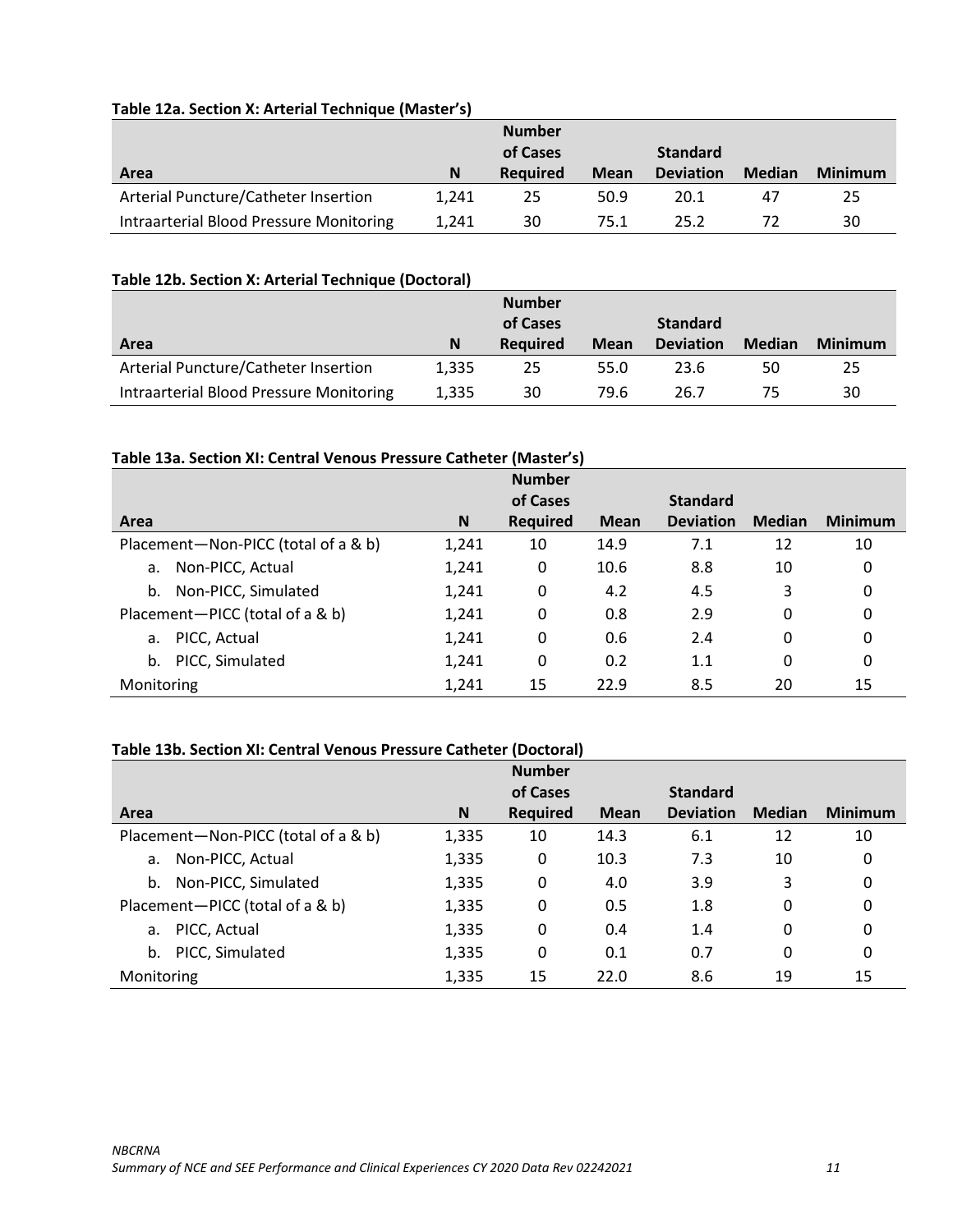| Area       | N     | <b>Number of Cases</b><br><b>Required</b> | <b>Mean</b> | Standard<br><b>Deviation</b> | <b>Median</b> | <b>Minimum</b> |
|------------|-------|-------------------------------------------|-------------|------------------------------|---------------|----------------|
| Placement  | 1.241 |                                           |             | 5.9                          |               |                |
| Monitoring | 1.241 |                                           | 10.9        |                              | 10            |                |

## **Table 14a. Section XII: Pulmonary Artery Catheter (Master's)**

## **Table 14b. Section XII: Pulmonary Artery Catheter (Doctoral)**

| Area       | N     | <b>Number of Cases</b><br><b>Required</b> | <b>Mean</b> | <b>Standard</b><br><b>Deviation</b> | <b>Median</b> | <b>Minimum</b> |
|------------|-------|-------------------------------------------|-------------|-------------------------------------|---------------|----------------|
| Placement  | 1.335 |                                           | 4.7         | 5.0                                 |               |                |
| Monitoring | 1.335 |                                           | 9.5         |                                     |               |                |

## **Table 15a. Section XIII: Other (Master's)**

|                                   |       | <b>Number</b>   |             |                  |               |                |
|-----------------------------------|-------|-----------------|-------------|------------------|---------------|----------------|
|                                   |       | of Cases        |             | <b>Standard</b>  |               |                |
| Area                              | N     | <b>Required</b> | <b>Mean</b> | <b>Deviation</b> | <b>Median</b> | <b>Minimum</b> |
| Ultrasound (US)-Guided Techniques |       |                 |             |                  |               |                |
| (total of a & b)                  | 1,241 | 0               | 38.6        | 50.3             | 25            | 0              |
| Regional<br>a.                    | 1,241 | 0               | 26.3        | 45.2             | 13            | 0              |
| Vascular<br>b.                    | 1,241 | 0               | 12.3        | 15.0             | 8             | 0              |
| Intravenous Catheter Placement    | 1,241 | 100             | 160.2       | 70.0             | 136           | 100            |
| Advanced Noninvasive Hemodynamic  |       |                 |             |                  |               |                |
| Monitoring                        | 1,241 | 0               | 20.1        | 85.7             |               | 0              |

## **Table 15b. Section XIII: Other (Doctoral)**

|                                       |       | <b>Number</b>   |             |                  |               |                |
|---------------------------------------|-------|-----------------|-------------|------------------|---------------|----------------|
|                                       |       | of Cases        |             | <b>Standard</b>  |               |                |
| Area                                  | N     | <b>Required</b> | <b>Mean</b> | <b>Deviation</b> | <b>Median</b> | <b>Minimum</b> |
| Ultrasound (US)-Guided Techniques     |       |                 |             |                  |               |                |
| (total of a & b)                      | 1,335 | 0               | 49.7        | 50.6             | 36            | 0              |
| Regional<br>a.                        | 1,335 | 0               | 34.4        | 43.2             | 20            | 0              |
| Vascular<br>b.                        | 1,335 | 0               | 15.4        | 16.0             | 11            | 0              |
| <b>Intravenous Catheter Placement</b> | 1,335 | 100             | 184.3       | 88.5             | 155           | 100            |
| Advanced Noninvasive Hemodynamic      |       |                 |             |                  |               |                |
| Monitoring                            | 1,335 | 0               | 24.9        | 103.8            | 3             | 0              |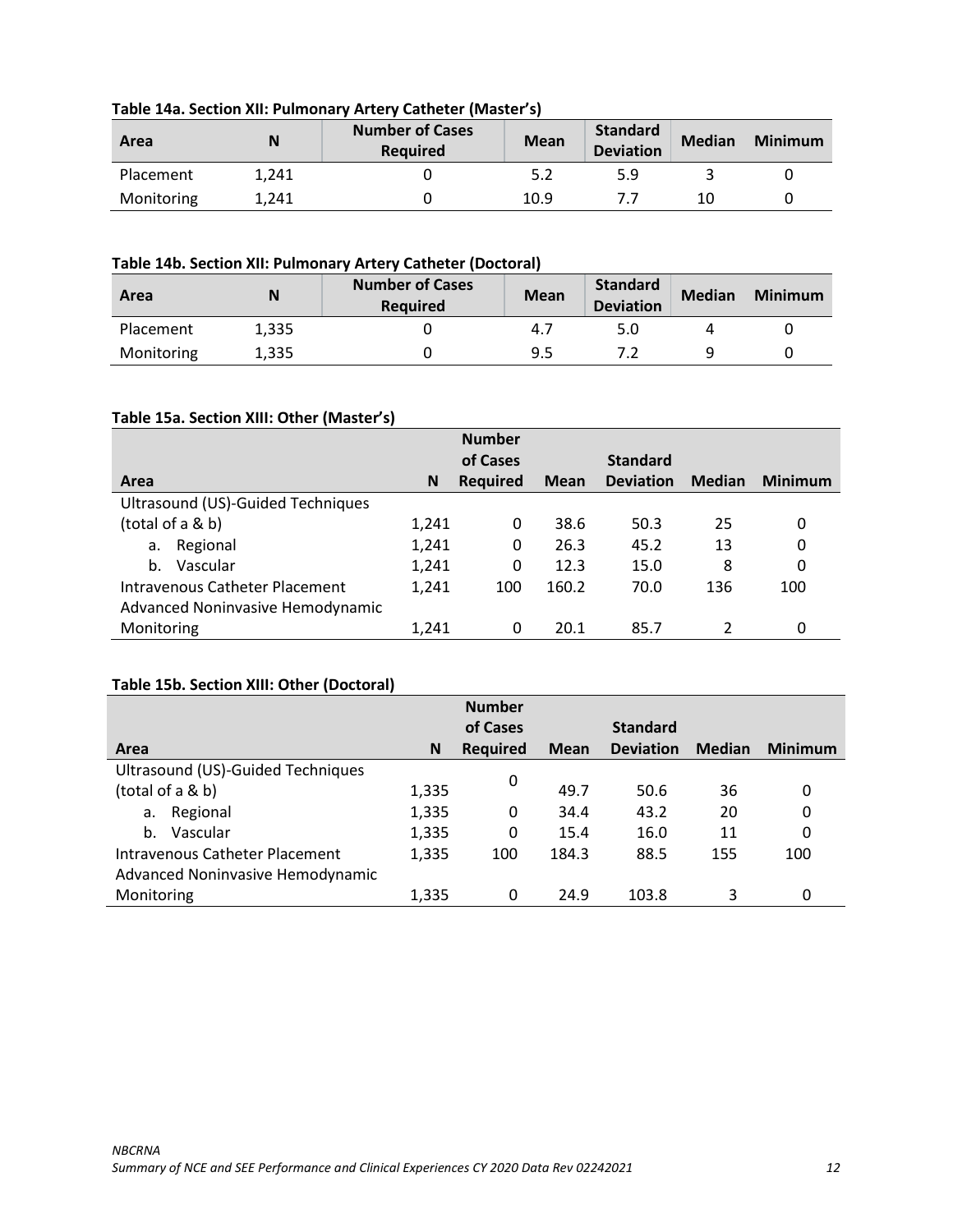## <span id="page-14-0"></span>**NCE Exit Survey Results**

Candidates provide important ongoing sources of evaluative information about the examination process. This information serves as essential input for the continuous quality improvement initiatives of the NBCRNA. Candidates are asked to complete a post-examination survey regarding their testing experience. The post-examination survey addressed the following four areas:

- Seven statements related to pre-examination activities such as registration and scheduling, locating the testing center, and interaction with test center staff;
- Nine statements related to aspects of the examination experience such as readability, fairness of test questions, and use of testing software;
- Six statements related to examinee perception of the alternative question formats; and
- Three statements related to their personal preparation prior to examination.

Most of the questions employ a Likert-type rating scale, where respondents are asked to indicate their level of agreement with the survey statements. For the purposes of this report, the Likert response categories, *Strongly Agree* and *Agree,* are combined into a single *Agree* category, and *Strongly Disagree* and *Disagree* are combined into *Disagree*. Completion of the survey is not required as part of the examination process and is not part of the three-hour time limit for the NCE.

The responses represent tests administered. If a candidate tested more than once during 2020, their responses would be counted each time they completed the survey.

The N for each response differs for two reasons.

- Respondents do not always answer all the questions, as reflected by the unequal sample size across the sections of the survey.
- Due to its length, the survey is split into two unique parts, which are randomly administered. There are small differences in the final numbers of candidates exposed to each of these two survey parts.

Responses were analyzed based on samples of NCE test takers who were administered the exit survey during the period of CY2020. After each test administration, the test taker can contact the NBCRNA office to address any problems or concerns related to the NCE.

The first seven statements pertain to pre-examination scheduling and registration activities. The responses to a question concerning scheduling mode – internet or phone, not included in the table below, indicate that 93.4% of NCE candidates scheduled their examination on the Internet rather than by phone. This is a lower percent than in previous years (in CY2019 it was 99.5%). Candidates may have needed additional help finding openings with capacity limited due to the pandemic. As seen from responses to later questions, satisfaction with ultimately finding convenient centers registered high overall. Responses to the other six survey questions are summarized in **Table 16**.

*NBCRNA* The numbers of candidates registering satisfaction with scheduling an acceptable test date and time increased over the previous year (86.9% and 89.7% for CY2019 respectively), surprising as Pearson VUE centers had reduced capacity during the March-December time period due to the pandemic. NBCRNA did work with Pearson VUE to make some centers other than the top tier Pearson Professional Centers available to candidates and it appears that this created needed availability.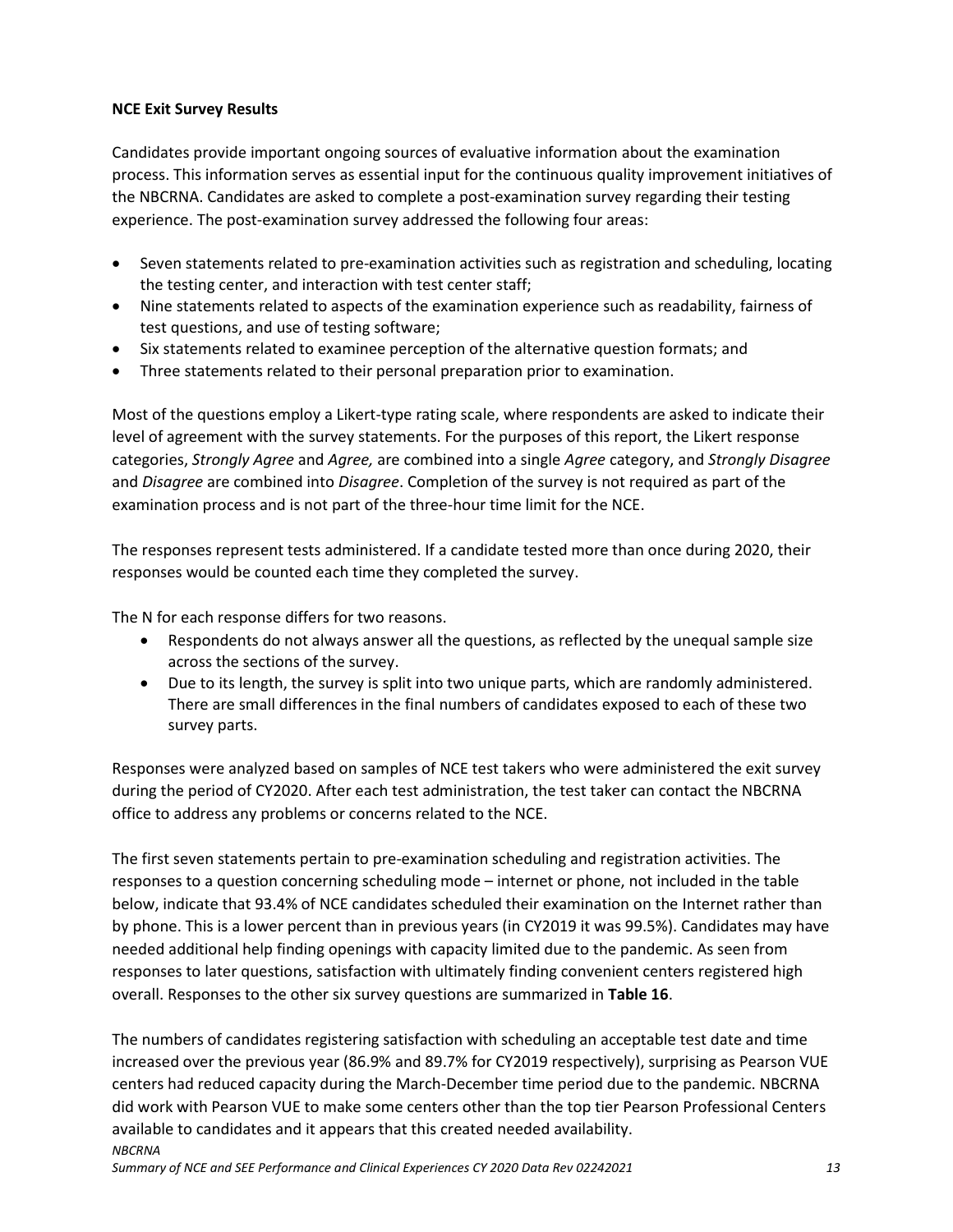Overall satisfaction with scheduling and registration remains high.

|                                                                                                         | Agree |         |       | <b>Disagree</b> |
|---------------------------------------------------------------------------------------------------------|-------|---------|-------|-----------------|
| <b>Survey Question</b>                                                                                  | Count | Percent | Count | <b>Percent</b>  |
| I was able to schedule an acceptable test date.                                                         | 1,452 | 92.7%   | 115   | 7.3%            |
| I was able to schedule an acceptable test center<br>location.                                           | 1,424 | 91.0%   | 141   | 9.0%            |
| The exam reservation process was easy to use.                                                           | 1,516 | 96.7%   | 51    | 3.3%            |
| The test center was easy to locate.                                                                     | 1,545 | 98.3%   | 26    | 1.7%            |
| The test center staff was helpful and<br>knowledgeable.                                                 | 1,553 | 99.0%   | 16    | 1.0%            |
| The testing center registration/check-in process<br>was handled in a professional and efficient manner. | 1,545 | 98.6%   | 22    | 1.4%            |

## **Table 16. Responses to Survey Questions: Scheduling and Registration**

The next nine statements relate to topics such as the fairness of test questions and readability of the examination. **Table 17** summarizes the responses to these survey questions. Overall (98.1% agreement), the CY2020 NCE examinees were satisfied with their testing experience. Agreement concerning the fairness of test questions increased from 85.1% in 2019 to 87.1% in CY2020.

87.3% of candidates agreed that the content outline was fairly represented. It should be noted that the content outline is rigidly adhered to for the scored items on the exam. Pretest items may not reflect content outline specifications however, and, as candidates cannot distinguish these from scored items, it may appear to them that the exam does not reflect the outline.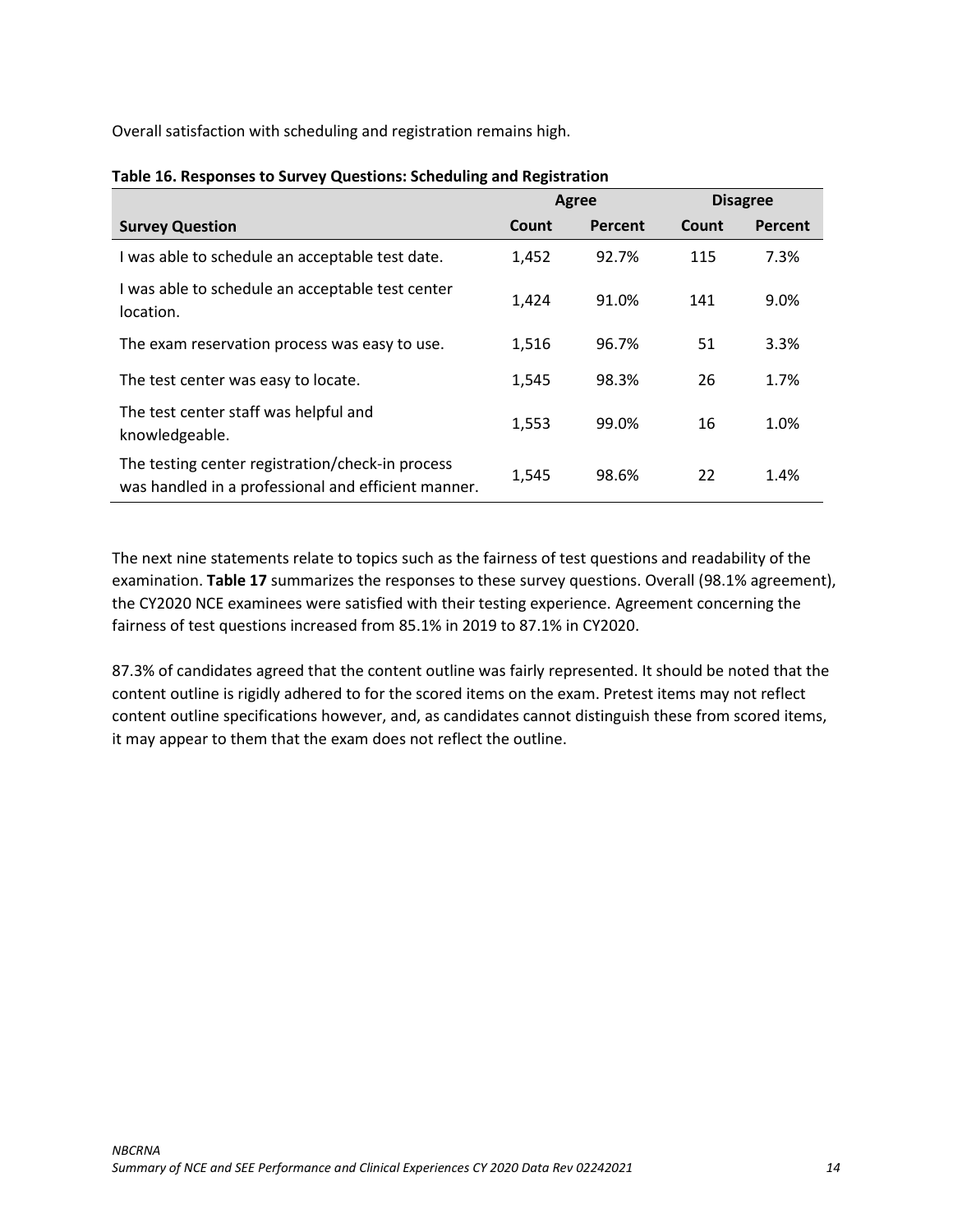|                                                                                                     | Agree |         |       | <b>Disagree</b> |
|-----------------------------------------------------------------------------------------------------|-------|---------|-------|-----------------|
| <b>Survey Question</b>                                                                              | Count | Percent | Count | Percent         |
| I thought the examination questions were fair.                                                      | 1,346 | 87.1%   | 199   | 12.9%           |
| The graphs, figures, and diagrams in the<br>questions were easy to read.                            | 1,414 | 91.9%   | 124   | 8.1%            |
| The graphs, figures, and diagrams in the<br>questions fit onto the screen.                          | 1,314 | 85.8%   | 218   | 14,2%           |
| I was able to 'scroll' the test window in order to<br>view an entire graph or figure in a question. | 1,509 | 98.1%   | 30    | 1.9%            |
| The areas of the content outline were fairly<br>represented.                                        | 1,344 | 87.3%   | 196   | 12.7%           |
| My testing environment was clean, quiet, and<br>comfortable.                                        | 1,526 | 97.3%   | 43    | 2.7%            |
| I encountered no technical problems with the<br>test administration software.                       | 1,529 | 97.6%   | 37    | 2.4%            |
| The test administration software was<br>user-friendly.                                              | 1,558 | 99.4%   | 9     | 0.6%            |
| Overall, I was satisfied with my testing<br>experience.                                             | 1,540 | 98.1%   | 30    | 1.9%            |

### **Table 17. Responses to Survey Questions: Examination and Testing Experience**

Since August 2009, the NBCRNA has administered alternative question formats on the NCE in addition to traditional multiple-choice items. These question formats include multiple correct response (MCR, where the examinee is directed to select an indicated number of correct responses), short answer/calculation (SA, where the examinee enters short numerical responses), drag and drop (used for matching or ordering of elements in question), and hotspot (where an examinee is directed to point with their computer mouse and click on the correct region of an image). **Table 18** summarizes the responses to six survey questions related to the MCR, SA, drag and drop, and hotspot question formats. Overall candidates responded positively to questions concerning fairness of these item types, consistent with responses seen in past years.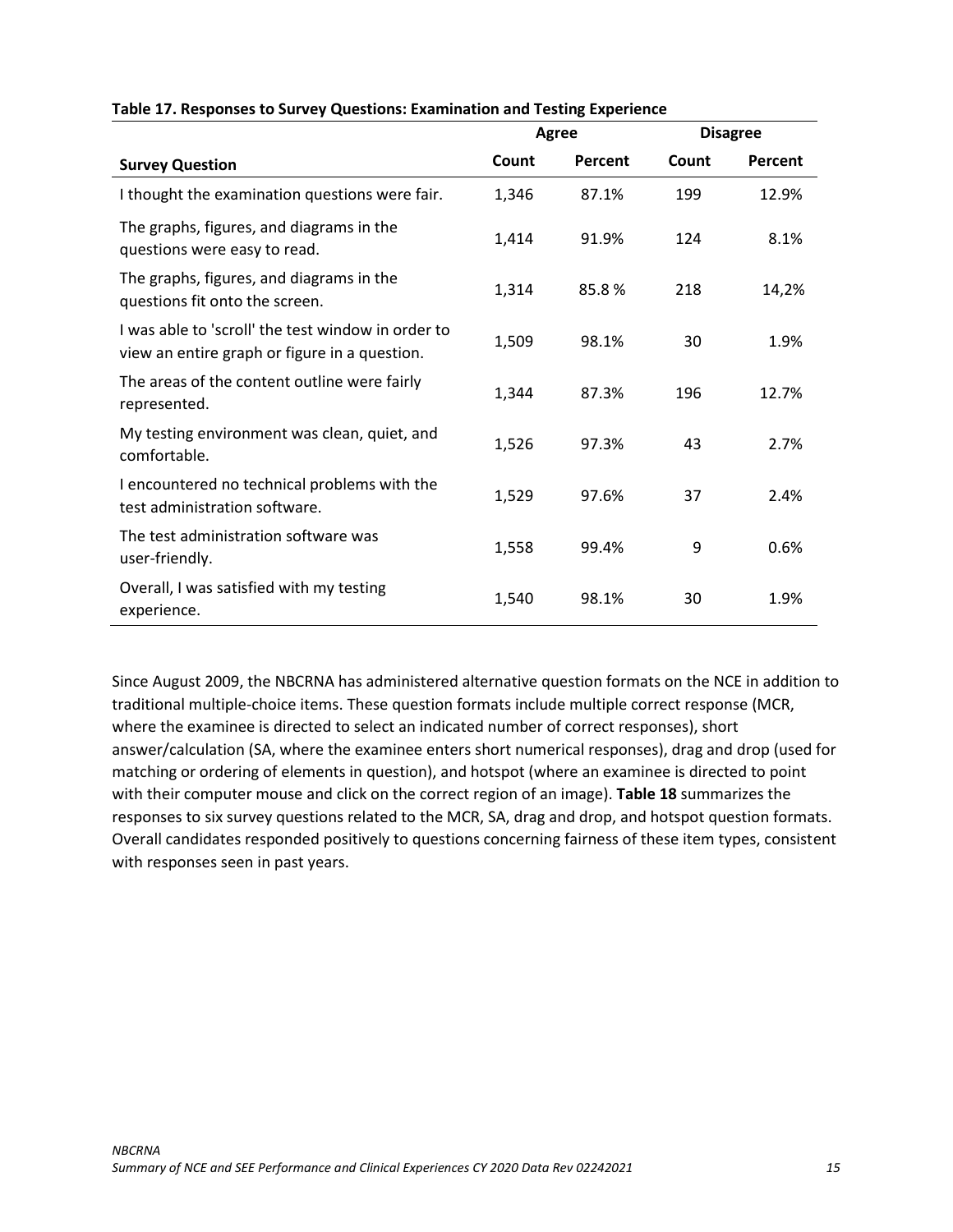|                                                                                           | Agree |         | <b>Disagree</b> |         |
|-------------------------------------------------------------------------------------------|-------|---------|-----------------|---------|
| <b>Survey Question</b>                                                                    | Count | Percent | Count           | Percent |
| The questions in the Multiple Correct<br>Response format were fair.                       | 1,412 | 91.5%   | 132             | 8.5%    |
| The questions in the Short Answer/Calculation<br>format were fair.                        | 1,443 | 93.6%   | 99              | 6.4%    |
| The questions in the Drag and Drop format<br>were fair.                                   | 1,460 | 94.4%   | 86              | 5.6%    |
| The questions in the Hotspot format were fair.                                            | 1,412 | 91.2%   | 136             | 8.8%    |
| I understood how to respond to the questions<br>in the alternative formats.               | 1,514 | 98.0%   | 31              | 2.0%    |
| I needed help figuring out how to respond to<br>the questions in the alternative formats. | 591   | 38.2%   | 956             | 61.8%   |

## **Table 18. Responses to Survey Questions: Alternative Question Formats**

Responses to the last three items on the exit survey, addressing methods that candidates used to prepare for their examination, are summarized in **Table 19**. Of the NCE examinees tested in CY2020, over 79% (79.2% increased from 77.4% in 2019) stated that the SEE helped them in their certification examination preparation. This is a substantial and steady increase in the past two years (under 60% in FY2017 to 67.9% in FY2018). Of 1,570 who completed the question regarding preparation for the NCE, 95.4% responded they attended a review course. Finally, 94% reported that their nurse anesthesia educational program featured computerized testing; this number has been increasing since 2013. Although it is lower than 98.7% in CY2019, and the decrease was likely caused by the pandemic learning solutions.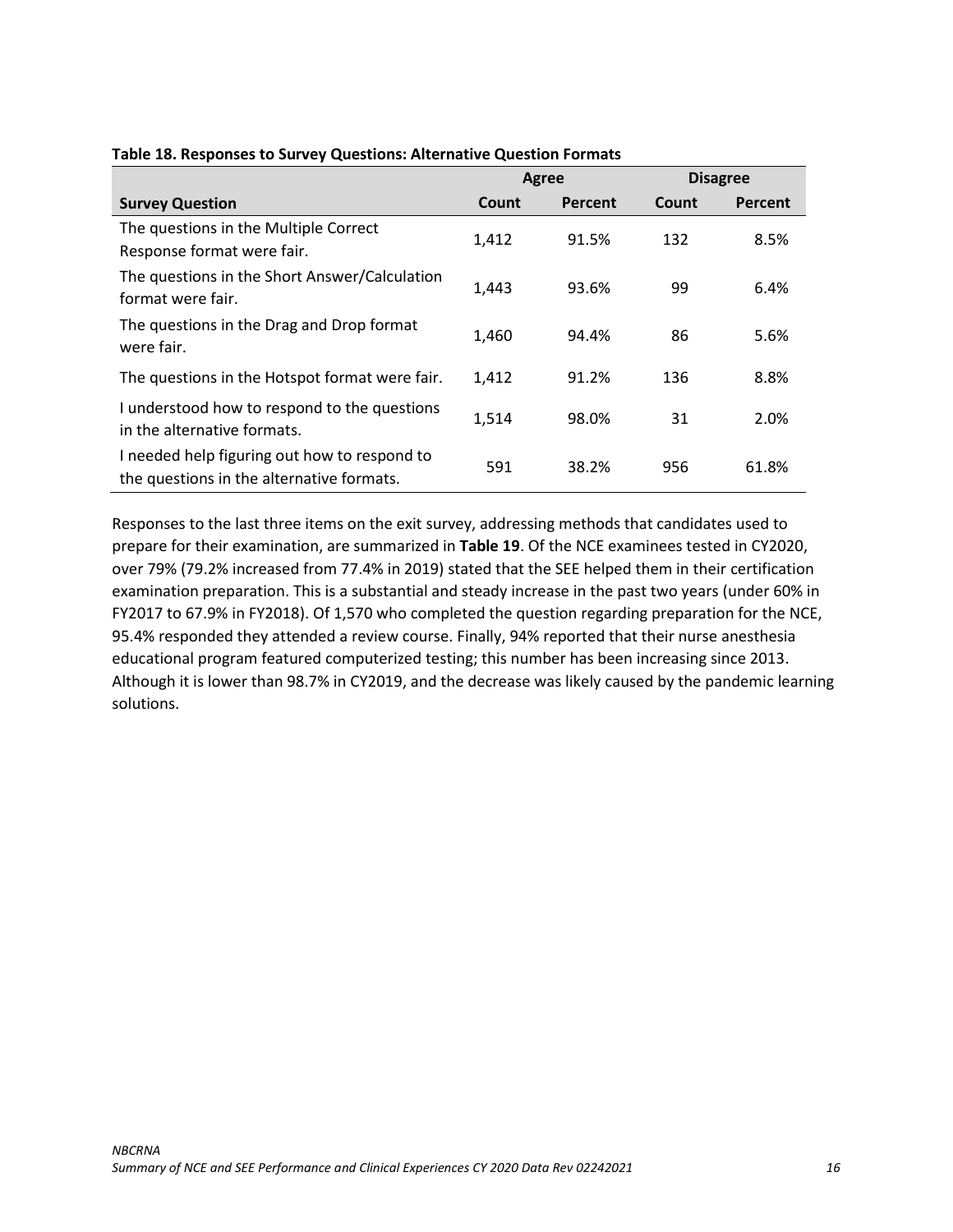<span id="page-18-0"></span>

| <b>Survey Question</b>                                                  | Response                       | Count | Percent |
|-------------------------------------------------------------------------|--------------------------------|-------|---------|
| Taking the SEE helped                                                   | Agree                          | 1,234 | 79.2%   |
| prepare me to take the<br>certification examination.                    | <b>Disagree</b>                | 261   | 16.7%   |
|                                                                         | Valley Anesthesia              | 138   | 9%      |
|                                                                         | Core Concepts                  | 36    | 2.3%    |
|                                                                         | <b>Howard Review</b>           | 4     | 0.3%    |
| If you took a review course in                                          | <b>R&amp;R Board Review</b>    | 1     | 0.1%    |
| preparation for this                                                    | <b>PACES</b>                   | 44    | 2.9%    |
| examination, please indicate<br>below which review course               | <b>CRNA Secrets</b>            | 3     | 0.2%    |
| you took.                                                               | <b>APEX Anesthesia Review</b>  | 1,194 | 77.9%   |
|                                                                         | Other commercial               | 11    | 0.7%    |
|                                                                         | Course Organized by My Program | 32    | 2.1%    |
|                                                                         | Did Not Take                   | 70    | 4.6%    |
| Please indicate below if your<br>nurse anesthesia educational           | Yes                            | 1,450 | 94.0%   |
| program featured any<br>academic tests using<br>computer-based testing. | No                             | 92    | 6.0%    |

# **Table 19. Responses to Survey Questions: Preparation for the NCE**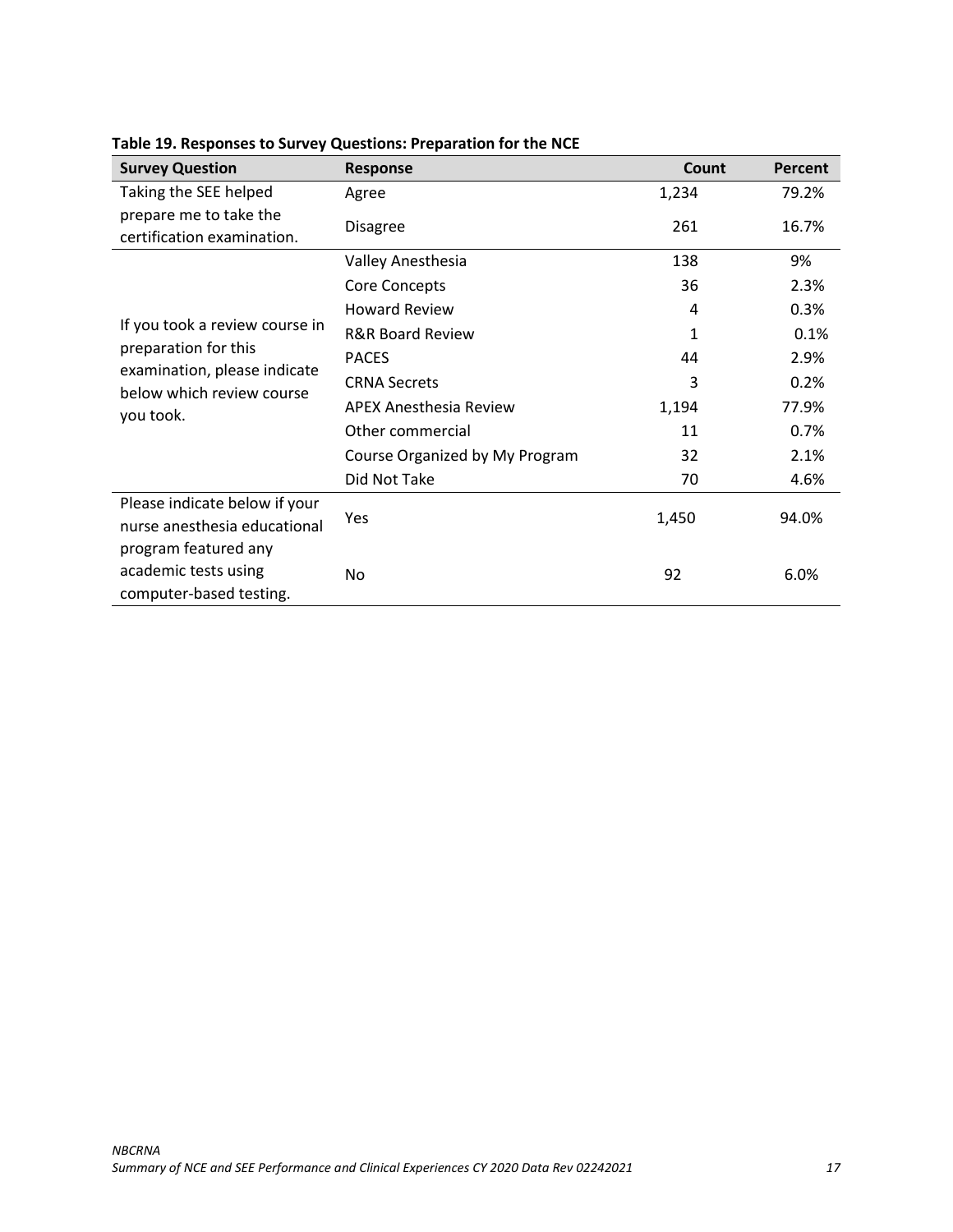## **Demographic Characteristics of the SEE Candidate Population, 2020**

The following section of this report summarize performance, as indicated by overall average examination scores on the SEE, according to a variety of demographic variables, including gender, age, clinical background, and degree. The scores are presented by year in the program for each variable. Also, the last column on the right of each table displays the five-year trend average (Year 2016 through 2020, January 1, 2016–December 31, 2020, N = 20,483) for each demographic subgroup. Finally, summaries of SEE total scores and domain-level information can be found in **Tables A3** of Appendix A.

**Table 20** summarizes SEE scores by gender: 38.7% of SEE examinees were male and 61.3% were female. The mean total score for Year-2 examinees (416.7, n=1,455) was higher than the mean total score for Year-1 examinees (404.1, n=99). The mean SEE score for the Year-3-and-above students was highest at 432.4 (n=2,896).

The five-year trend information (last column) shows a similar pattern. Average scores for Year-3-andabove students are higher than for Year-2, which are higher than Year-1 students. Also, males consistently attained higher scores on the SEE than females.

| <b>Program Year</b> | Gender       | Count | <b>Mean</b> | <b>Standard</b><br><b>Deviation</b> | <b>5-year Trend</b><br><b>Mean</b> |
|---------------------|--------------|-------|-------------|-------------------------------------|------------------------------------|
| Year 1              | Female       | 60    | 397.2       | 45.8                                | 388.0                              |
|                     | Male         | 39    | 414.6       | 55.0                                | 404.6                              |
|                     | <b>Total</b> | 99    | 404.1       | 50.1                                | 395.6                              |
| Year 2              | Female       | 835   | 411.2       | 46.6                                | 403.3                              |
|                     | Male         | 620   | 424.2       | 46.8                                | 413.4                              |
|                     | <b>Total</b> | 1,455 | 416.7       | 47.1                                | 407.5                              |
| Year 3 and above    | Female       | 1,834 | 429.2       | 39.0                                | 419.9                              |
|                     | Male         | 1,062 | 438.1       | 40.0                                | 427.8                              |
|                     | <b>Total</b> | 2,896 | 432.4       | 39.6                                | 423.0                              |
| Total               | Female       | 2,729 | 423.0       | 42.6                                | 411.2                              |
|                     | Male         | 1,721 | 432.6       | 43.5                                | 420.0                              |
|                     | <b>Total</b> | 4.450 | 426.7       | 43.2                                | 414.8                              |

## **Table 20. SEE Candidate Performance by Gender and Program Year, 2020**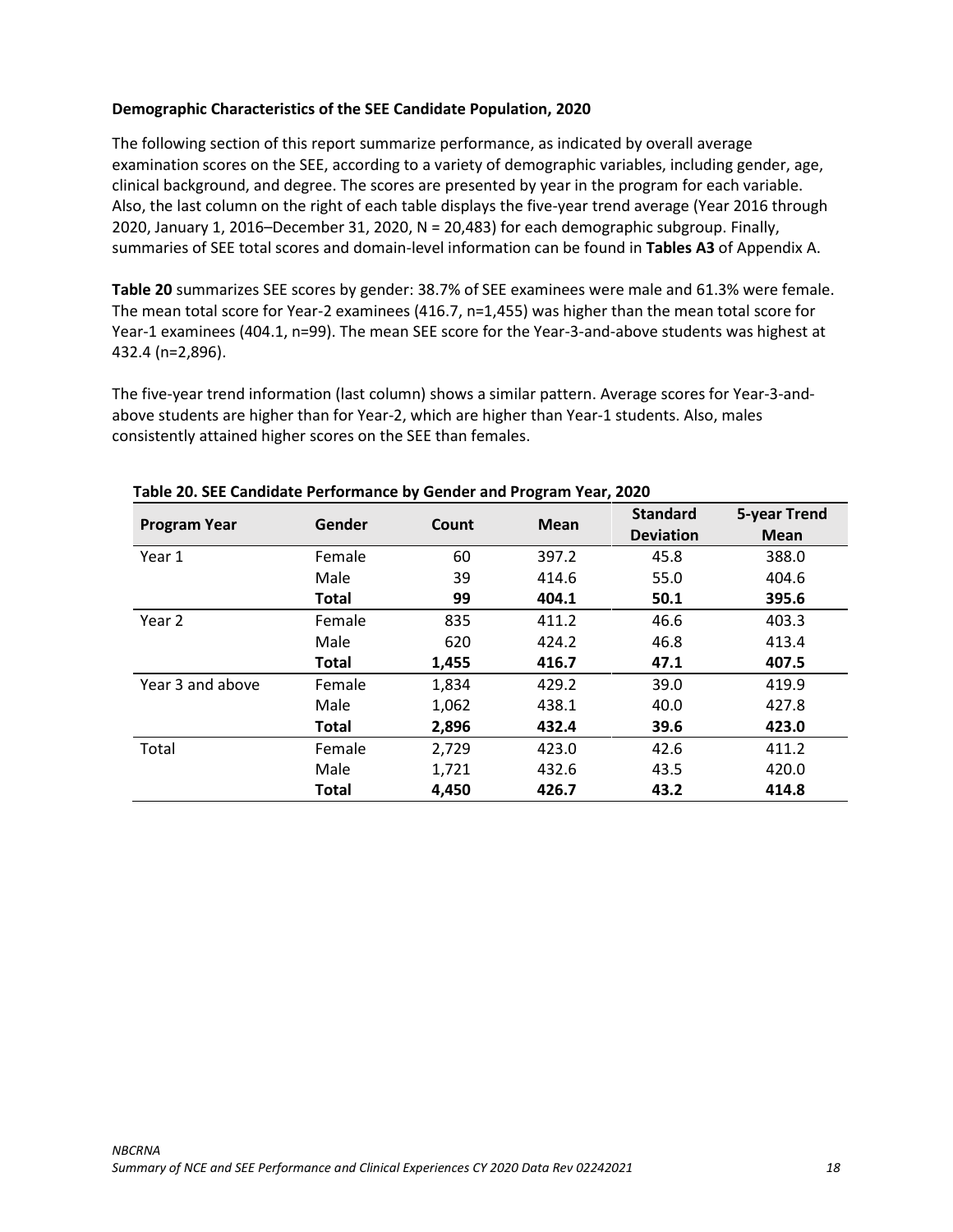**Table 21** summarizes SEE scores by age group. The average age of Year-1 SEE examinees was 31.4 years. The average age of Year-2 SEE examinees was 31.8 years. The average age of Year-3 SEE examinees was 32.3 years. The mean age of all SEE examinees during the period was 32.1 years, on average similar to the sample of first-time NCE examinees (32.6 years). The largest age groups were composed of examinees under the age of 30 (35.0%) and examinees between the ages of 30 and 35 (44.9%). In 2020, the same as in previous years, younger examinees scored higher than older examinees within the same training year. The same results were found in the five-year trending sample.

| <b>Program Year</b> | Age          | Count | <b>Mean</b> | <b>Standard</b>  | <b>5-year Trend</b> |
|---------------------|--------------|-------|-------------|------------------|---------------------|
|                     |              |       |             | <b>Deviation</b> | Mean                |
| Year 1              | Under 30     | 49    | 400.8       | 52.5             | 398.6               |
|                     | $30 - 35$    | 31    | 411.5       | 48.1             | 396.3               |
|                     | $36 - 39$    | 13    | 401.2       | 53.9             | 389.1               |
|                     | 40 or above  | 6     | 398.2       | 37.3             | 384.0               |
|                     | Total        | 99    | 404.1       | 50.1             | 395.6               |
| Year 2              | Under 30     | 565   | 418.9       | 46.9             | 410.9               |
|                     | $30 - 35$    | 614   | 418.7       | 48.2             | 407.2               |
|                     | $36 - 39$    | 162   | 407.9       | 45.3             | 401.2               |
|                     | 40 or above  | 114   | 408.0       | 42.5             | 395.8               |
|                     | <b>Total</b> | 1,455 | 416.7       | 47.1             | 407.5               |
| Year 3 and above    | Under 30     | 944   | 436.9       | 39.6             | 427.4               |
|                     | $30 - 35$    | 1,351 | 431.1       | 39.5             | 423.5               |
|                     | $36 - 39$    | 348   | 429.9       | 38.9             | 417.2               |
|                     | 40 or above  | 253   | 426.3       | 40.0             | 410.8               |
|                     | <b>Total</b> | 2,896 | 432.4       | 39.6             | 423.0               |
| Total               | Under 30     | 1,558 | 429.3       | 43.9             | 417.7               |
|                     | $30 - 35$    | 1,996 | 427.0       | 42.9             | 415.6               |
|                     | $36 - 39$    | 523   | 422.4       | 42.7             | 409.5               |
|                     | 40 or above  | 373   | 420.3       | 41.6             | 403.5               |
|                     | <b>Total</b> | 4,450 | 426.7       | 43.2             | 414.8               |

**Table 21. SEE Candidate Performance by Age and Program Year, 2020**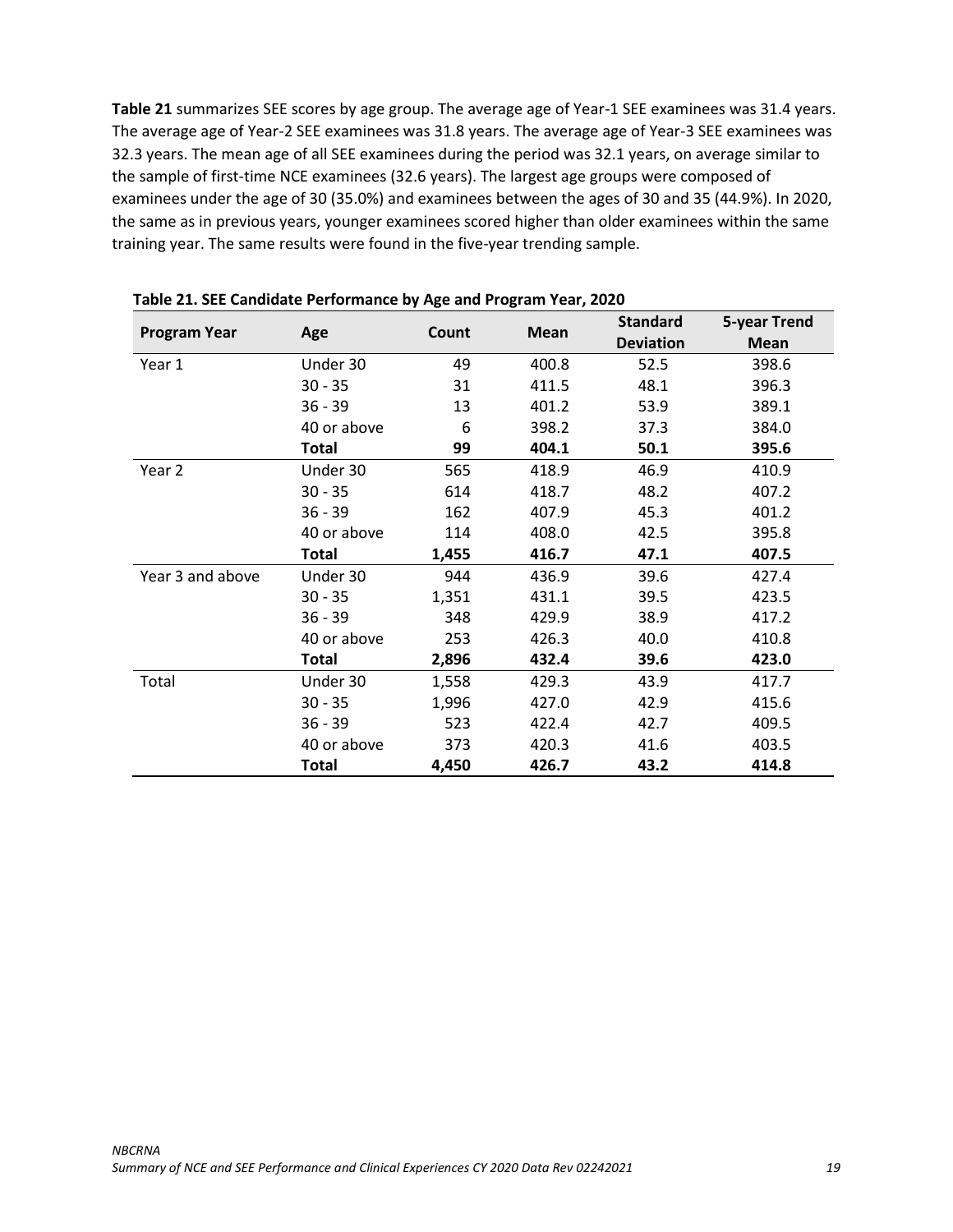**Table 22** displays summaries of SEE scores by clinical background. Overall, the most commonly identified clinical setting was ICU/CCU (28.8%).

When comparing SEE performance across clinical background subgroups, readers are advised to refer to the five-year trend columns of Table 22. The averages in these columns are more reliable because they are based on much larger sample sizes.

|        | <b>Clinical</b>   |       |             | <b>Std</b> | $5-Yr$ | Program  | <b>Clinical</b>   |       |       | <b>Std</b> | $5-Yr$      |
|--------|-------------------|-------|-------------|------------|--------|----------|-------------------|-------|-------|------------|-------------|
|        | <b>Background</b> | Count | <b>Mean</b> | Dev        | Mean   | Year     | <b>Background</b> | Count | Mean  | <b>Dev</b> | <b>Mean</b> |
| Year 1 | CCU               | 23    | 393.7       | 41.3       | 394.7  | Year 3 & | CCU               | 405   | 433.0 | 38.0       | 426.7       |
|        | ER                | 6     | 425.7       | 30.6       | 398.3  | Above    | ER                | 190   | 435.5 | 43.6       | 420.5       |
|        | ICU/CCU           | 29    | 407.9       | 55.9       | 394.5  |          | ICU/CCU           | 867   | 433.2 | 40.3       | 422.2       |
|        | <b>MICU</b>       | 16    | 398.6       | 47.1       | 395.1  |          | <b>MICU</b>       | 489   | 428.9 | 38.5       | 424.0       |
|        | <b>NEURO ICU</b>  | 8     | 393.0       | 25.5       | 395.2  |          | <b>NEURO ICU</b>  | 168   | 427.0 | 37.9       | 422.1       |
|        | <b>NICU</b>       | 3     | 441.3       | 55.7       | 395.6  |          | <b>NICU</b>       | 41    | 429.6 | 41.7       | 414.4       |
|        | OR                | 3     | 408.0       | 78.7       | 381.0  |          | OR                | 138   | 431.0 | 42.6       | 428.6       |
|        | PACU              | 1     | 394.0       |            | 382.8  |          | PACU              | 15    | 421.4 | 27.2       | 418.1       |
|        | PICU              | 2     | 413.5       | 51.6       | 399.4  |          | PICU              | 91    | 435.7 | 41.3       | 422.1       |
|        | SICU              | 4     | 456.3       | 57.4       | 400.1  |          | SICU              | 370   | 433.5 | 40.0       | 424.0       |
|        | Trauma ICU        | 4     | 361.8       | 76.6       | 398.0  |          | Trauma ICU        | 122   | 439.9 | 33.1       | 423.3       |
|        | <b>Total</b>      | 99    | 404.1       | 50.1       | 395.8  |          | <b>Total</b>      | 2,896 | 432.4 | 39.6       | 423.1       |
| Year 2 | CCU               | 196   | 417.7       | 46.5       | 410.1  | Total    | ccu               | 624   | 426.8 | 42.0       | 417.4       |
|        | ER                | 123   | 416.4       | 50.1       | 404.3  |          | ER                | 319   | 427.9 | 46.8       | 412.5       |
|        | ICU/CCU           | 386   | 413.7       | 47.7       | 405.1  |          | ICU/CCU           | 1,282 | 426.8 | 44.0       | 413.6       |
|        | <b>MICU</b>       | 266   | 418.6       | 46.8       | 409.5  |          | <b>MICU</b>       | 771   | 424.8 | 42.1       | 415.8       |
|        | <b>NEURO ICU</b>  | 82    | 429.3       | 44.8       | 409.5  |          | <b>NEURO ICU</b>  | 258   | 426.7 | 40.3       | 415.4       |
|        | <b>NICU</b>       | 23    | 429.7       | 33.6       | 401.0  |          | <b>NICU</b>       | 67    | 430.2 | 39.1       | 407.8       |
|        | OR                | 48    | 403.3       | 48.1       | 402.3  |          | OR                | 189   | 423.6 | 46.0       | 419.3       |
|        | PACU              | 8     | 419.9       | 27.8       | 393.5  |          | PACU              | 24    | 419.8 | 26.7       | 407.3       |
|        | PICU              | 56    | 410.7       | 43.9       | 412.5  |          | PICU              | 149   | 426.0 | 43.8       | 416.3       |
|        | SICU              | 201   | 416.7       | 47.7       | 408.8  |          | SICU              | 575   | 427.8 | 43.7       | 415.9       |
|        | Trauma ICU        | 66    | 419.3       | 47.1       | 409.0  |          | Trauma ICU        | 192   | 431.2 | 41.7       | 415.6       |
|        | <b>Total</b>      | 1455  | 416.7       | 47.1       | 407.4  |          | <b>Total</b>      | 4,450 | 426.7 | 43.2       | 414.9       |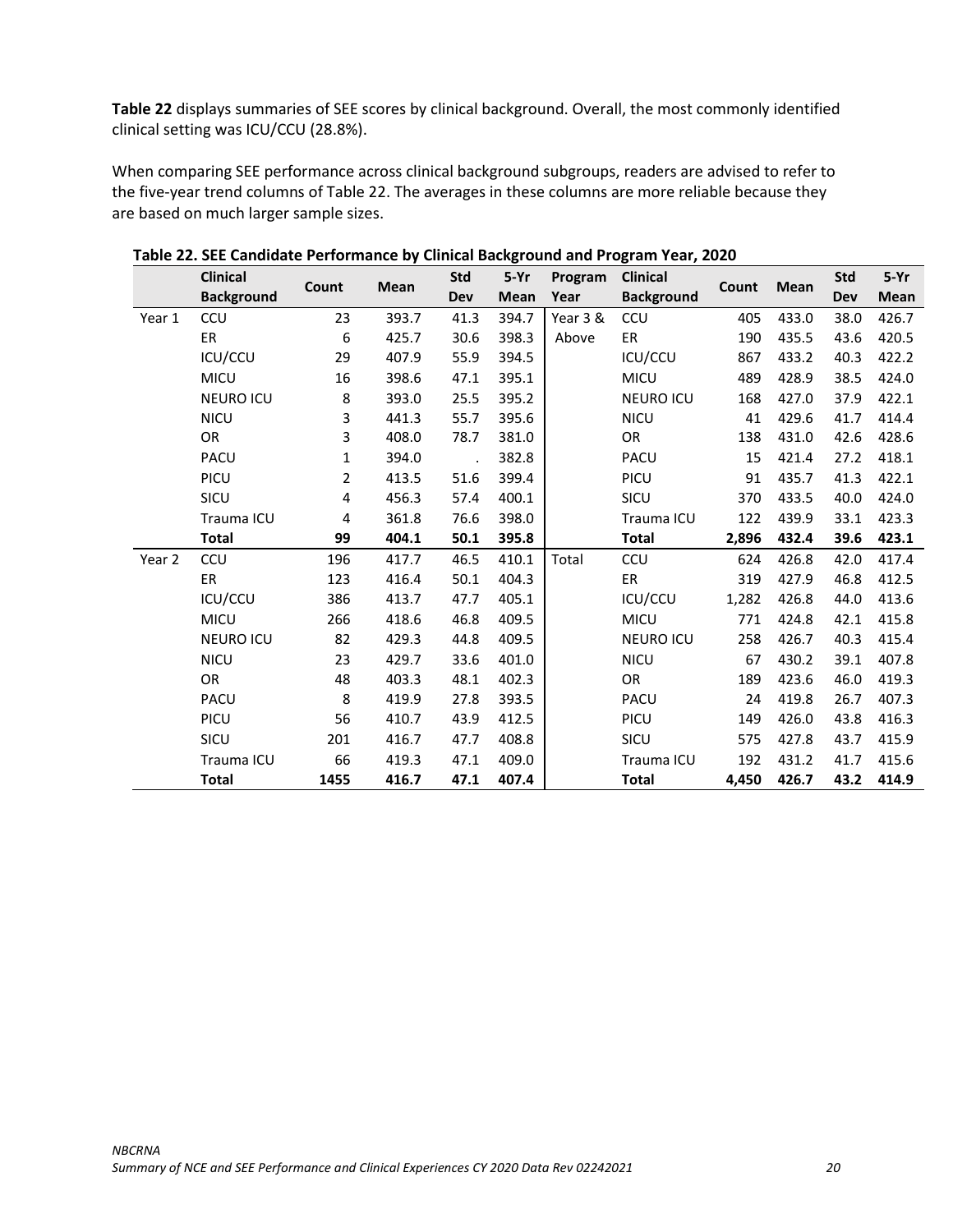**Table 23** displays summaries of SEE scores by degree to be attained. As is noted, starting in FY2017, "Post-Master's Certificate" is no longer reported as a separate category; instead, it is reported together with Other Master's degrees. Due to a transcript category change, MS Nurse Anesthesia/Anesthesiology is reported in the MS Nurse Anesthesia category, not in the Other Masters as in the past. Although MSN is still a popular degree, the percentage of SEE candidates enrolled in MSN programs continued to decrease in 2020 (16.2%) in comparison to 2019 (20.9%) and FY2018 (23.7%). The number of SEE examinees in doctoral programs continued to increase in 2020 (N=2,620, 58.9%) over the previous fiscal years 2019 (N = 2,047, 44.2%) and FY2018 (N = 1,291, 30.8%). Score comparisons among groups in this table should be made with caution because of the small sample size of some subgroups.

|                     |                            |       |             |                  | 5-year       |
|---------------------|----------------------------|-------|-------------|------------------|--------------|
|                     | <b>Degree Upon</b>         |       |             | <b>Standard</b>  | <b>Trend</b> |
| <b>Program Year</b> | Completion                 | Count | <b>Mean</b> | <b>Deviation</b> | <b>Mean</b>  |
| Year $1*$           | <b>MS Nurse Anesthesia</b> | 2     | 471.0       | 15.6             | 400.3        |
|                     | <b>MS Nursing Major</b>    | 14    | 360.1       | 40.2             | 387.5        |
|                     | <b>Other Masters</b>       | 47    | 424.2       | 54.2             | 399.2        |
|                     | Doctoral                   | 36    | 391.1       | 28.6             | 386.7        |
|                     | <b>Total</b>               | 99    | 404.1       | 50.1             | 395.6        |
| Year 2              | <b>MS Nurse Anesthesia</b> | 287   | 427.4       | 51.4             | 407.5        |
|                     | <b>MS Nursing Major</b>    | 387   | 421.7       | 49.6             | 413.3        |
|                     | <b>Other Masters</b>       | 152   | 420.0       | 47.5             | 411.0        |
|                     | Doctoral                   | 629   | 408.0       | 41.6             | 398.2        |
|                     | <b>Total</b>               | 1,455 | 416.7       | 47.1             | 407.5        |
| Year 3 and above    | <b>MS Nurse Anesthesia</b> | 362   | 437.2       | 38.6             | 421.5        |
|                     | <b>MS Nursing Major</b>    | 318   | 441.2       | 37.4             | 426.4        |
|                     | <b>Other Masters</b>       | 261   | 431.6       | 41.5             | 422.9        |
|                     | Doctoral                   | 1,955 | 430.2       | 39.6             | 422.6        |
|                     | Total                      | 2,896 | 432.4       | 39.6             | 423.0        |
| Total               | <b>MS Nurse Anesthesia</b> | 651   | 433.0       | 44.9             | 412.3        |
|                     | <b>MS Nursing Major</b>    | 719   | 429.2       | 46.4             | 416.1        |
|                     | <b>Other Masters</b>       | 460   | 427.0       | 45.2             | 415.2        |
|                     | Doctoral                   | 2,620 | 424.4       | 41.3             | 415.6        |
|                     | <b>Total</b>               | 4,450 | 426.7       | 43.2             | 414.8        |

#### **Table 23. SEE Candidate Performance by Graduate Degree and Program Year, 2020**

\*There were few students in Year 1 taking SEE in 2020 overall and by Degree program and in past 5-year trend sample. The performance results should be viewed with caution because of very small sample size.